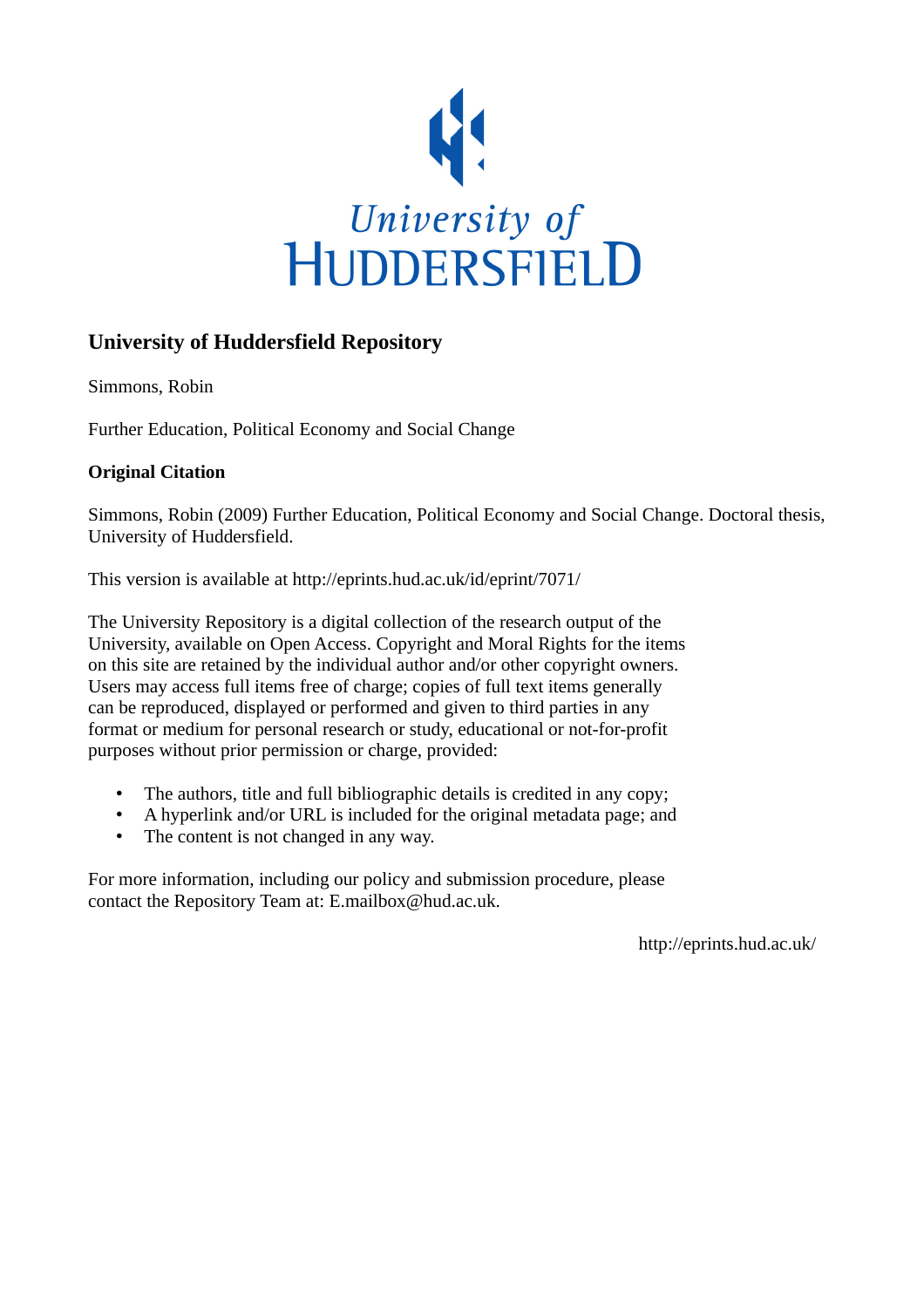# Further Education, Political Economy and Social Change

Robin Simmons

Ph.D. on the Basis of Published Work

University of Huddersfield

July 2009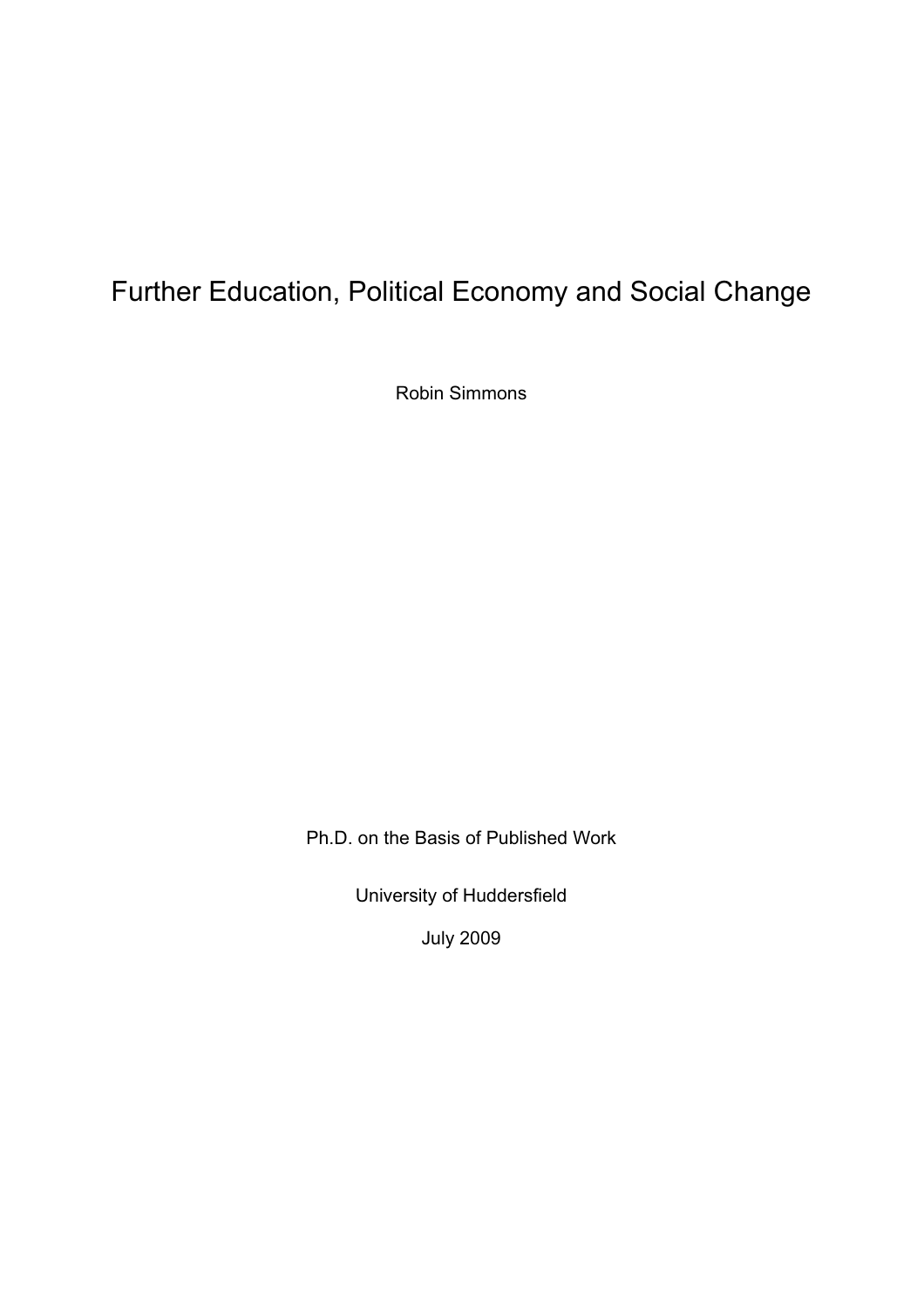# Further Education, Political Economy and Social Change

Robin Simmons

Submitted in part fulfilment of the requirements for the degree of Doctor of Philosophy on the Basis of Published Work

University of Huddersfield

July 2009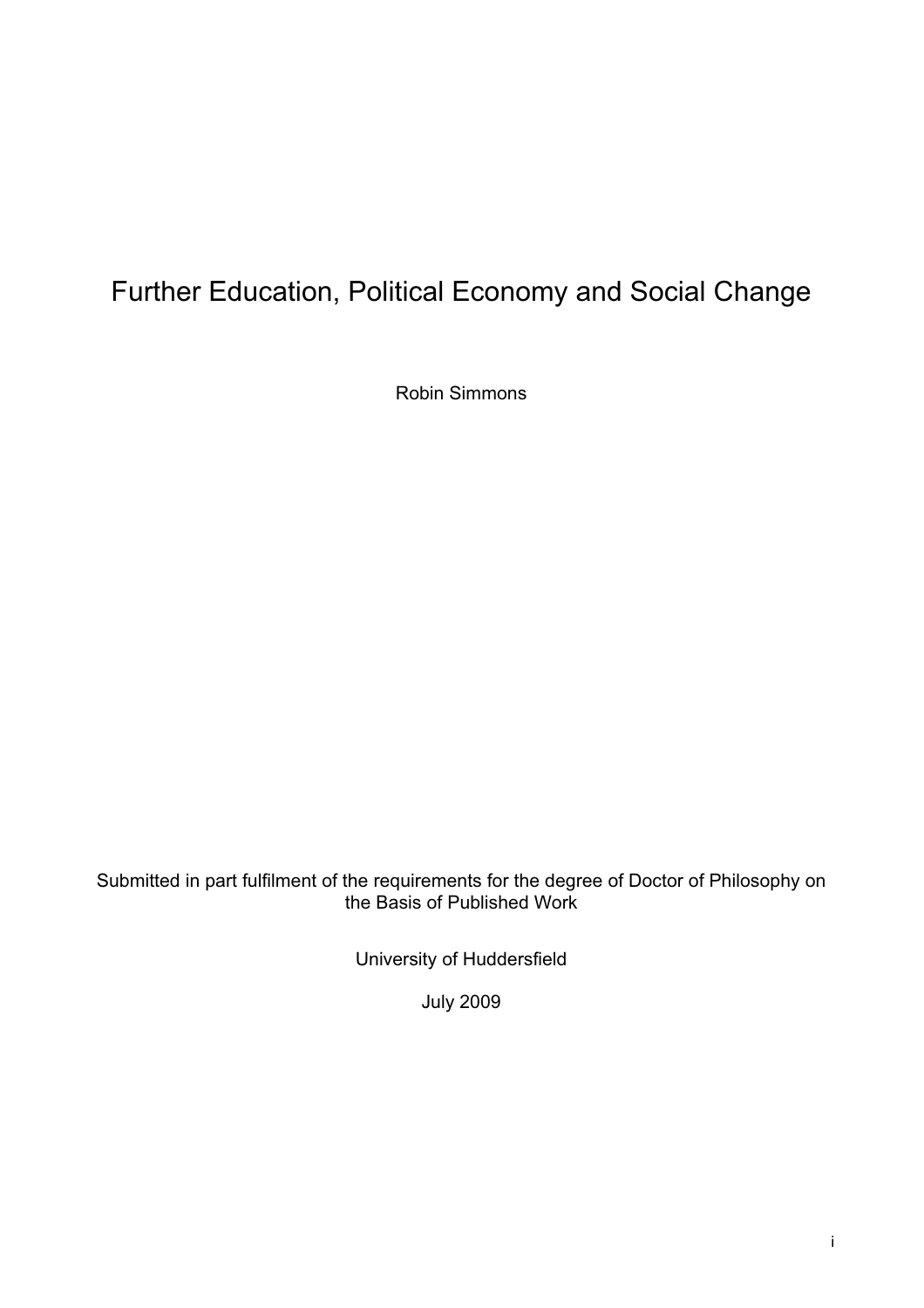## **Contents**

| Entry to employment: discourses of inclusion and employability in work-based learning for young people  75         |
|--------------------------------------------------------------------------------------------------------------------|
|                                                                                                                    |
| Aiming higher: how will universities respond to changes in initial teacher training for the post-compulsory sector |
|                                                                                                                    |
|                                                                                                                    |
|                                                                                                                    |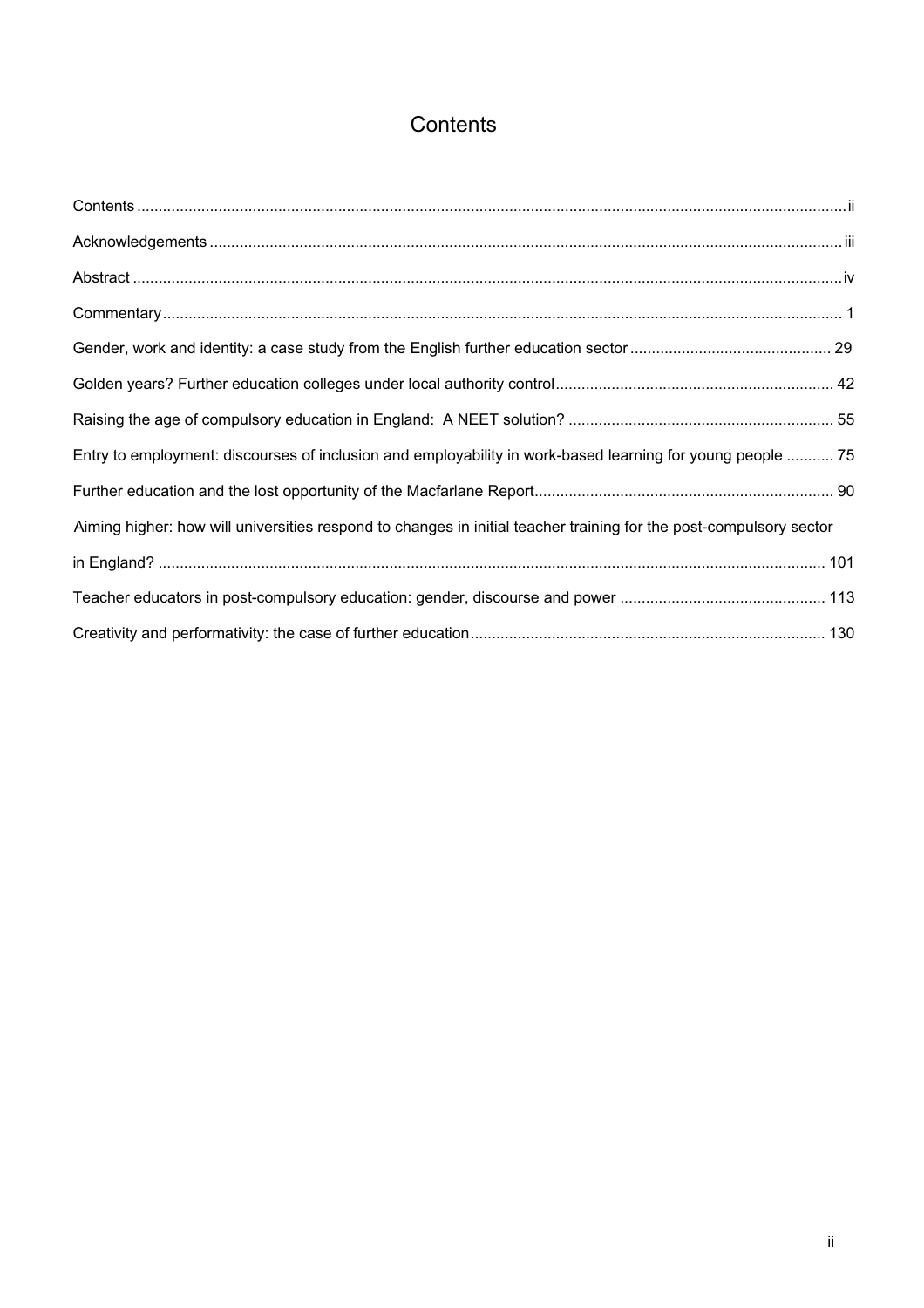## Acknowledgements

I would like to thank my Adviser, Professor James Avis, for all his help, guidance, encouragement and support over the last few years. I would also like to express my gratitude to Dr. Roy Fisher. Roy has been a significant influence and has helped to develop my work greatly. Thanks also to members of the Developing Researchers' Group (DRG) in the Department of Post-Compulsory Education and Training at the University of Huddersfield: working alongside Kevin Orr, Cheryl Reynolds, Martin Suter, Martyn Walker and other members of the DRG has provided humour, stimulation, challenge and friendship. Finally, I would like to express special thanks to Ron Thompson. He has inspired me.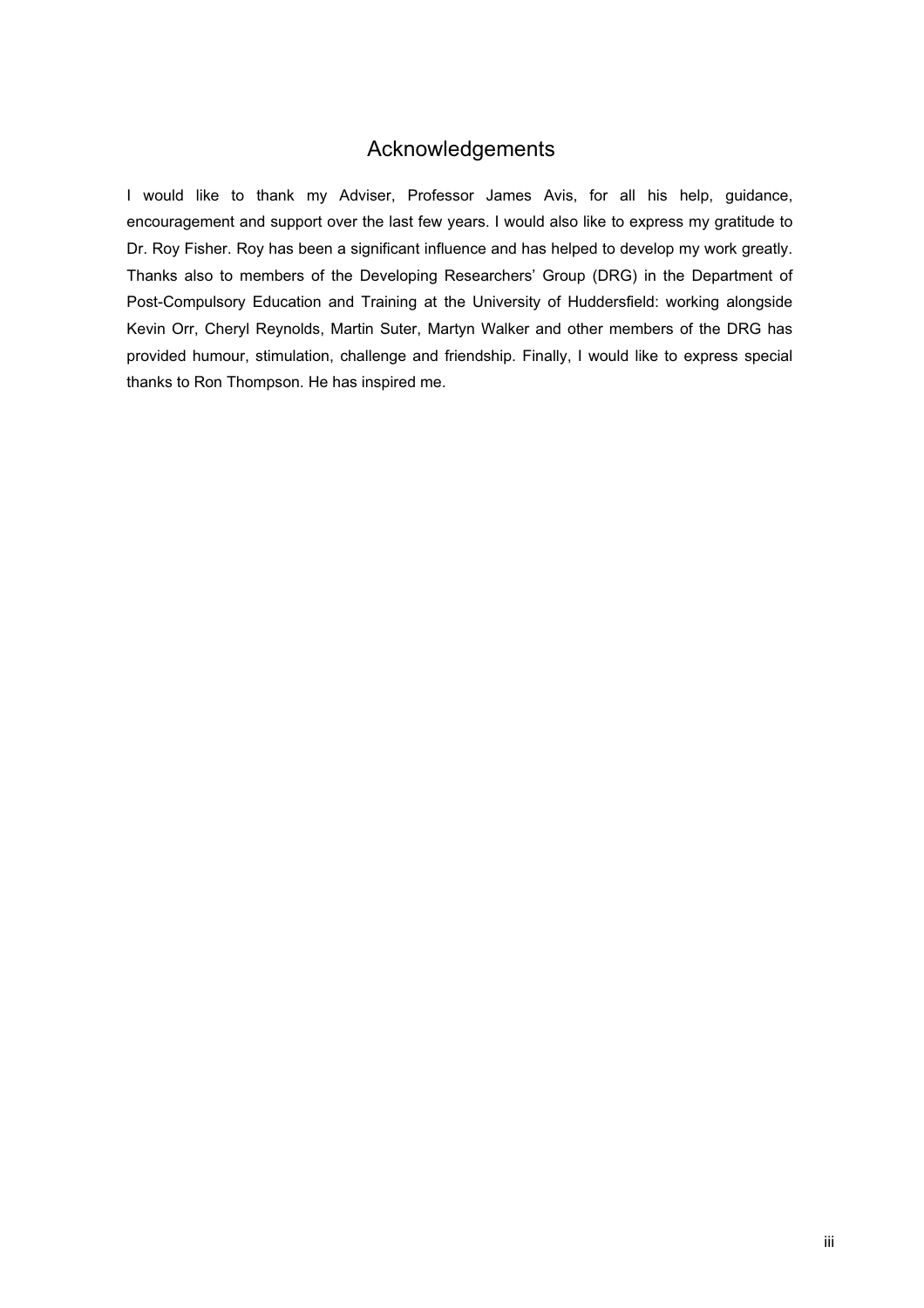## **Abstract**

This submission contains eight papers and a synoptic commentary to be examined for the award of *PhD on the Basis of Published Work*. The papers focus upon the further education (FE) system in England. Each examines significant contemporary or historical issues and provides a critical analysis of the changing nature of FE. Collectively, the publications constitute an original and significant contribution to understanding further education and the social and economic context within which it is placed. The commentary highlights the links between the different papers and demonstrates their coherence; it locates the publications within an overarching analytical framework; and it shows how the work submitted makes a significant contribution to knowledge. It also explains my contribution to the three coauthored papers that constitute part of this thesis. It is argued that, taken together, my work provides a sustained and consistent critique of the English further education system from a critical materialist perspective.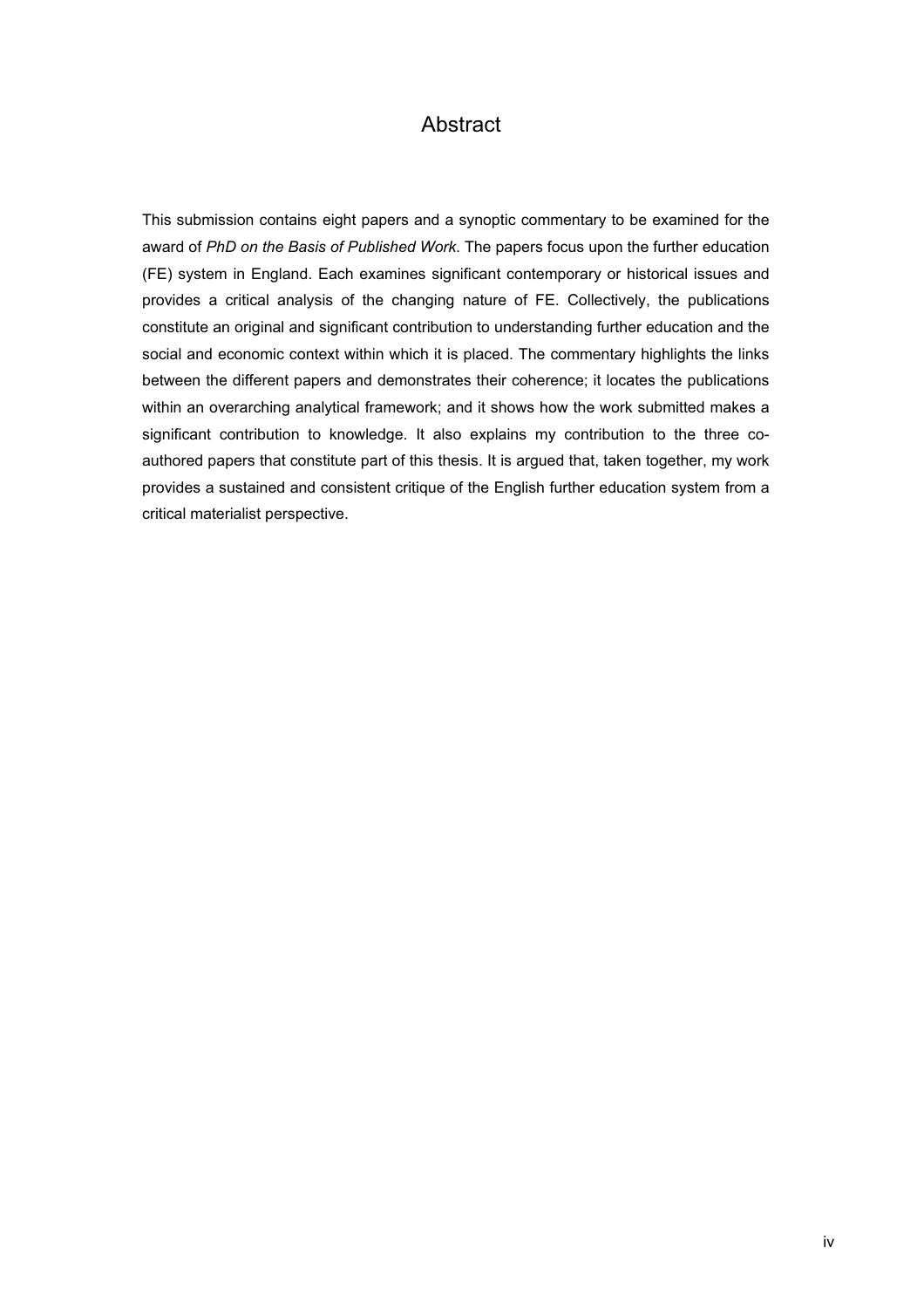## **Further education, political economy and social change**

## Robin Simmons

School of Education and Professional Development, University of Huddersfield

This commentary reviews and analyses eight papers submitted for the award of *PhD on the Basis of Published Work*. The papers focus upon the further education (FE) system in England. Each examines significant contemporary or historical issues and provides a critical analysis of the changing nature of FE. Collectively, the publications constitute an original and significant contribution to understanding further education and the social and economic context within which it is placed.

This commentary highlights the links between the different papers and demonstrates their coherence; it locates the publications within an overarching analytical framework; and it shows how the work submitted makes a significant contribution to knowledge. It also explains my contribution to the three co-authored papers that constitute part of this submission. It is argued that, taken together, my work provides a sustained and consistent critique of the English further education system from a critical materialist perspective.

### **Introduction**

This submission for the award of *PhD on the Basis of Published Work* consists of eight papers drawn from international peer reviewed journals. Each paper focuses on the further education (FE) system in England and deals with issues of contemporary or historical importance. Individually, the papers analyse different facets of the changing nature of FE but, collectively, they constitute a significant contribution to understanding the English FE system and the social and political context in which it is placed. The purpose of this commentary is to locate the publications within an analytical framework, and to show how my work makes a significant contribution to knowledge. It will highlight the links between the different publications and demonstrate the coherence of my work as a sustained critique and analysis of further education in England. It will also explain my contribution to the three co-authored papers in this submission.

The publications submitted are as follows: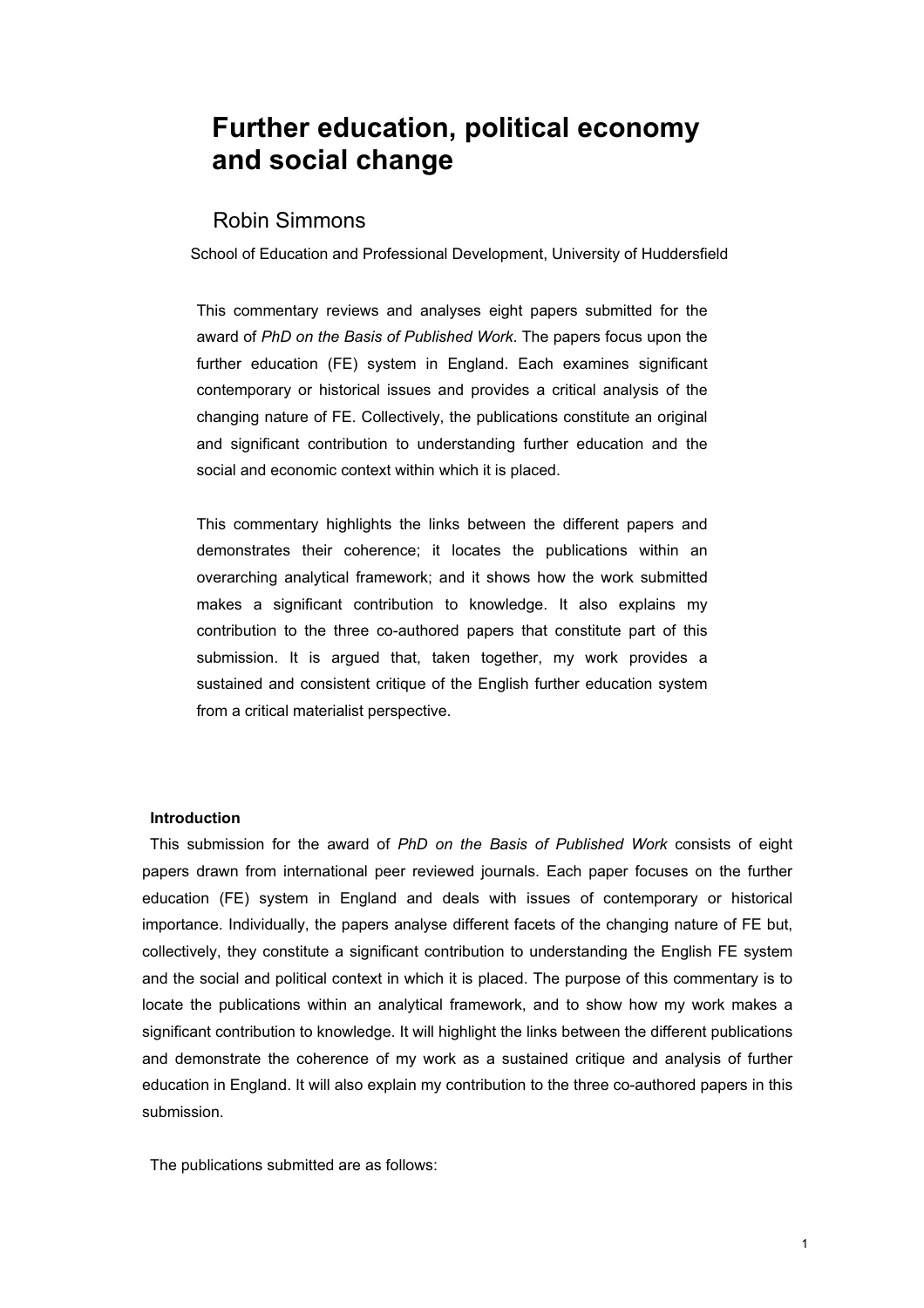- Simmons, R. (2008a) Gender, work and identity: a case study from the English further education sector, *Research in Post-compulsory Education*, 13 (3), 267-279 [Gender, work and identity]
- Simmons, R. (2008b) Golden years? Further education colleges under local authority control, *Journal of Further and Higher Education*, 32 (4), 359-371[Golden years?]
- Simmons, R. (2008c) Raising the age of compulsory education in England: A NEET solution? *British Journal of Educational Studies,* 56 (4), 420-439 [NEET solution?]
- Simmons, R. (2009a) Entry to employment: discourses of inclusion and employability in work-based learning for young people, *Journal of Education and Work*, 22 (2), 137- 151[Entry to employment]
- Simmons, R. (2009b) Further education in England and the lost opportunity of the Macfarlane Report, *Journal of Further and Higher Education,* 33 (2), 159-169 [Macfarlane]
- Simmons, R. and Thompson, R. (2007a) Aiming higher: how will universities respond to changes in initial teacher training for the post-compulsory sector? *Journal of Further and Higher Education*, 31 (2), 171-182 [Aiming higher]
- Simmons, R. and Thompson, R. (2007b) Teacher educators in post-compulsory education: gender, discourse and power, *Journal of Vocational Education and Training*, 59 (4), 517-533 [Teacher educators]
- Simmons, R. and Thompson, R. (2008) Creativity and performativity: the case of further education, *British Educational Research Journal*, 34 (5), 601-618 [Creativity and performativity]

NB. A shortened version of the title of each paper is included in brackets at the end of the reference. Hereafter, the papers will be referred to using these shortened titles.

On one level there are clear links between each paper submitted. Common themes can be identified and there is a significant degree of continuity between the papers. Indeed, it is possible to trace the connections between each publication in a relatively straightforward, linear fashion. The first, *Aiming higher,* reviews and problematises the changing nature of FE teacher training and locates the recent changes in this provision within their social, political and economic context. There are clear links between this and the second paper, *Teacher educators*, which also focuses upon FE teacher training, albeit a different facet of this subject -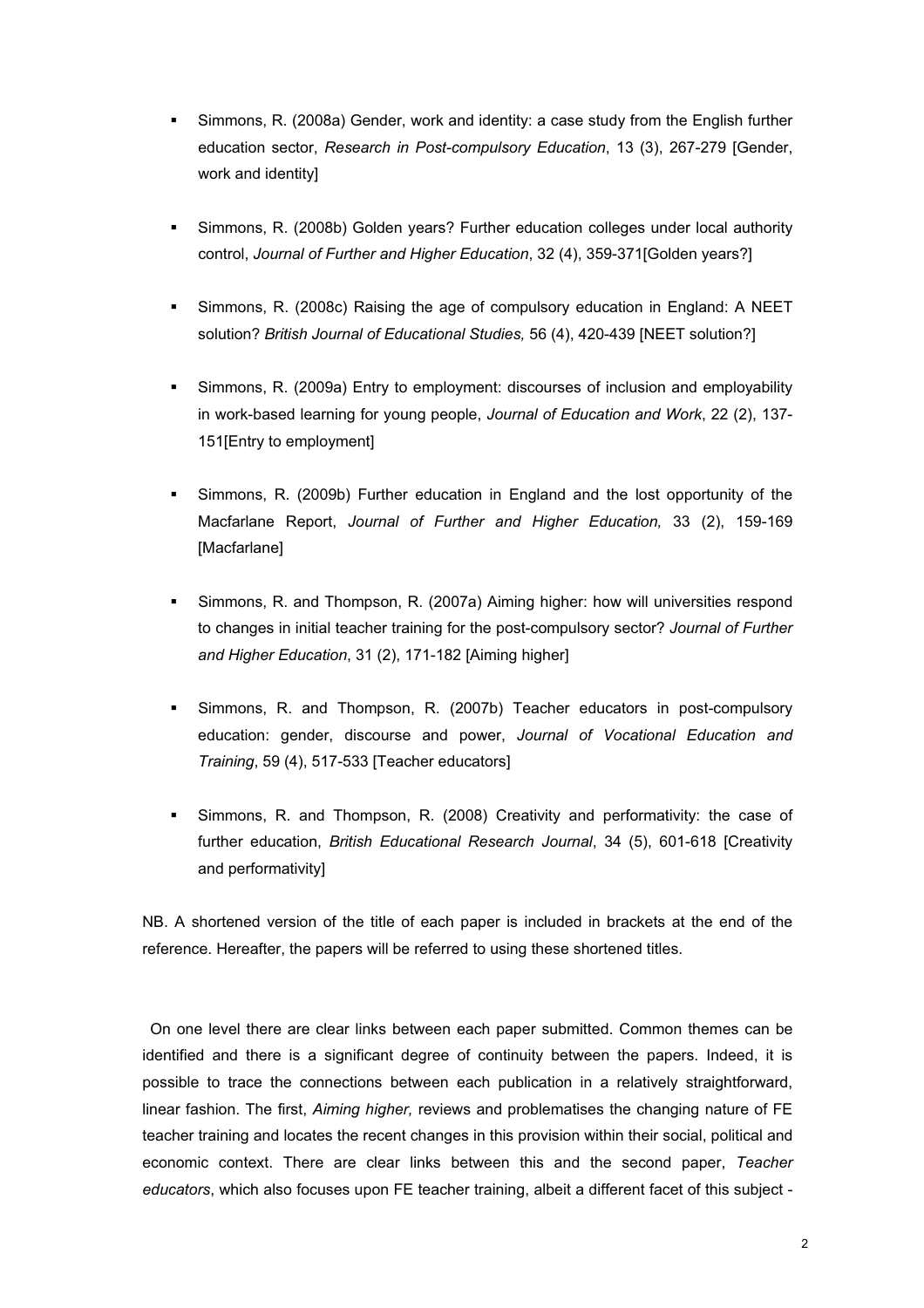the significant degree of feminisation that has come to characterise the teacher educator workforce. Connections can, in turn, be made between *Teacher educators* and the paper *Gender, work and identity*, a publication which analyses the increasing feminisation of FE more generally using a similar approach to that of the earlier paper.

There is a large degree of continuity between the publications above and the others in this submission. For example, the removal of further education from local authority control is discussed in the three papers above and is revisited, in some detail, in two papers that deal with the history of FE: *Golden years?* and *Macfarlane*. Indeed, to understand the particular role reserved for further education within the political economy it is necessary to understand the history of FE, its traditional connections to industry and commerce, and its place within the institutional landscape of English education more generally. However, in order to fully appreciate the coherence of the publications in this submission they need to be seen as part of a larger picture; each paper is essentially part of a broader analysis of further education. Taken together, the papers in this submission constitute a sustained critique of the English FE system and the political economy in which it operates. Effectively, this constitutes a thesis that relates the changing nature of further education to wider social, political and ideological change. Collectively, the papers show that, over recent years, FE has been redirected and re-shaped in many ways. However, there is a common theme that runs throughout the publications: the increasing level of state intervention which aims to tie further education ever more closely to the perceived needs of the economy.

There are two separate but related developments that have been largely responsible for the changing nature of FE – globalisation and neo-liberalism. An examination of these forces alongside dominant discourses of the 'knowledge economy' is central to understanding FE's current position – whether this relates to the changing nature of its teacher training; the 'creativity' agenda; issues of skill, knowledge and the curriculum; or the fate of tertiary colleges. This is pivotal to my work and the particular themes explored in each paper can, in some ways, be regarded as deriving largely from the inter-play of these factors. Increasingly, further education has been placed at the nexus of assertions about skill, globalisation and the demands of the knowledge economy. This has led Coffield (2006) to describe FE as a sector that is now dominated by diktat and discipline, performativity and managerialism. Nevertheless, my work acknowledges that the series of reforms to which FE has been subjected since the 1980s have not all had negative consequences. It is recognised that further education is, in many ways, more open and inclusive than before. Some of the changes that have taken place have improved access for previously excluded groups; FE colleges tend to be more outward looking and responsive to their communities; and many staff are highly committed to their students. However, my work argues that these improvements and strengths need to be set against the wide range of weaknesses and deep-seated problems that are now endemic in further education (Coffield, 2006 p. 5).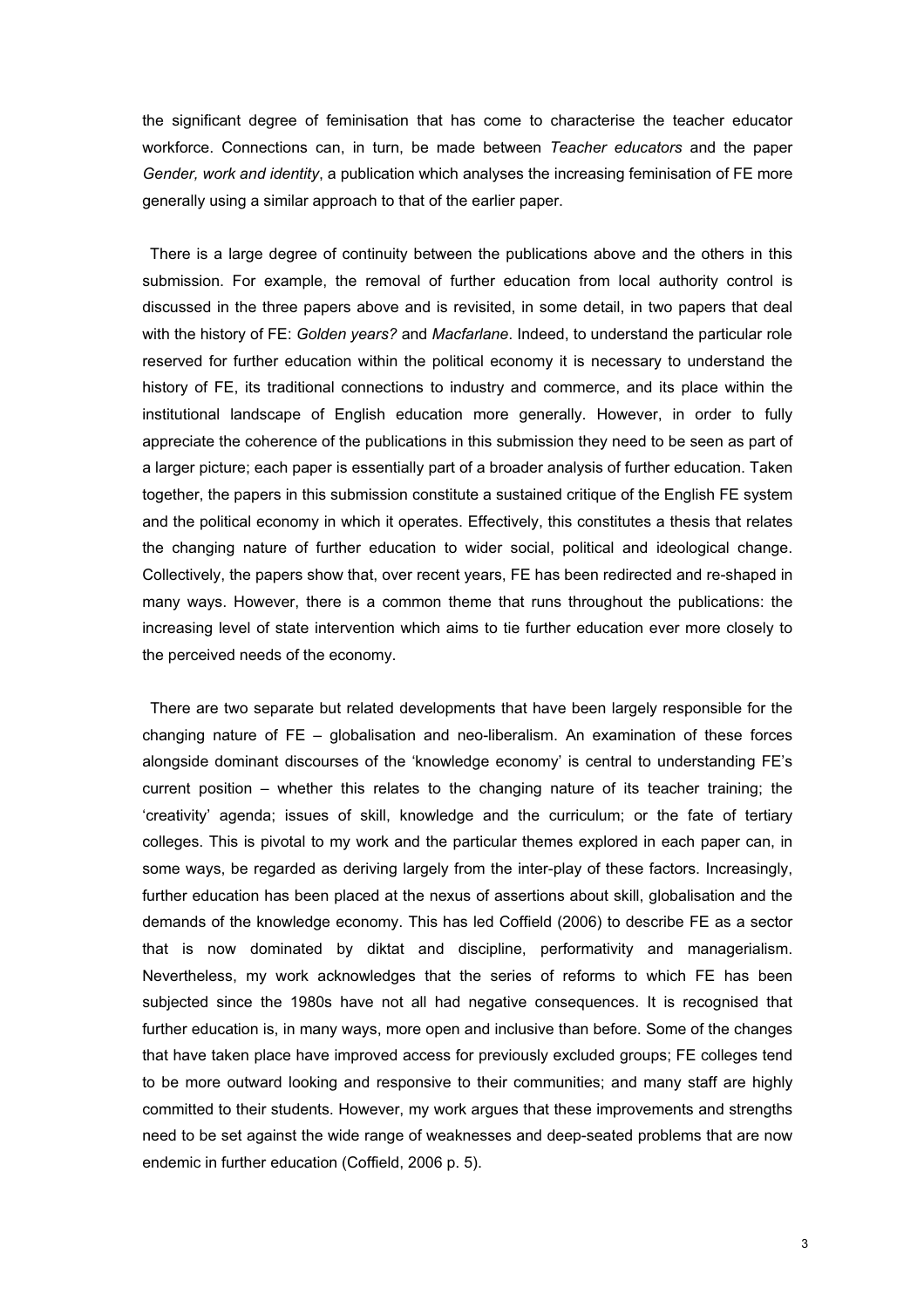The first section of this commentary details my contribution to the three jointly authored papers. For each of the three articles *Aiming higher; Teacher educators*; and *Creativity and performativity* the contribution made by each author is explained. Links between the division of labour in these three papers and later work carried out on other publications are also highlighted. The next two sections develop the two key themes of globalisation and neoliberalism. They provide an overview of these phenomena, consider their relationship to each other, and discuss the consequences of this particular symbiosis. The following section focuses on discourses of the 'knowledge economy', which, it is argued, are essentially a neoliberal response to the perceived pressures of globalisation. The particular place reserved for further education within this context is highlighted.

After discussing and critiquing the ideas outlined above the commentary goes on to develop the analytical framework within which the publications sit. This, it is explained, is largely influenced by neo-Marxism, but is also influenced by other critical perspectives. It is argued that it is possible to synthesise different views of social and educational change and that the framework which is applied provides a coherent and critical analysis of FE. This I describe as a critical materialist perspective. I conclude by drawing together the key themes contained within the publications and by summarising the original contribution to knowledge made. This relates to the analysis of contemporary policy, the history of further education, an understanding of the gendered nature of work in FE colleges, and the application of a range of existing ideas and concepts to new contexts.

#### **The three co-authored papers**

There was collaboration between the two authors on most sections in the first published paper, *Aiming higher.* This is perhaps unsurprising as *Aiming higher* was written partly as a critique of changes being imposed by the state that impacted upon both our working lives. It places these changes within a discourse that is continuous with a range of other reforms of the FE system that suffer from similar tensions and contradictions. Thus, although *Aiming higher* provides a critical insight into a particular set of reforms, it has at least as much value as a critique of the state's approach towards further education more broadly. Therefore, it can be seen as setting the tone and as paving the way for my later work. Although in *Aiming higher*  there was some overlap in the division of labour, it is nevertheless possible to identify the main themes developed by each of us. I was chiefly responsible for the socio-political context and the overall historical perspective within which the paper sits, whilst much of the argument about the curricular reforms taking place in FE teacher education was produced by Thompson. The development of these interests can be seen in our later work. Indeed, another aspect of FE teacher education formed the basis for our next collaboration, *Teacher educators*. However, my concern with political issues and the connections between FE and broader social change are themes that can be seen running through all the papers. Furthermore, as is indicated above, two of my later articles deal specifically with the history of further education.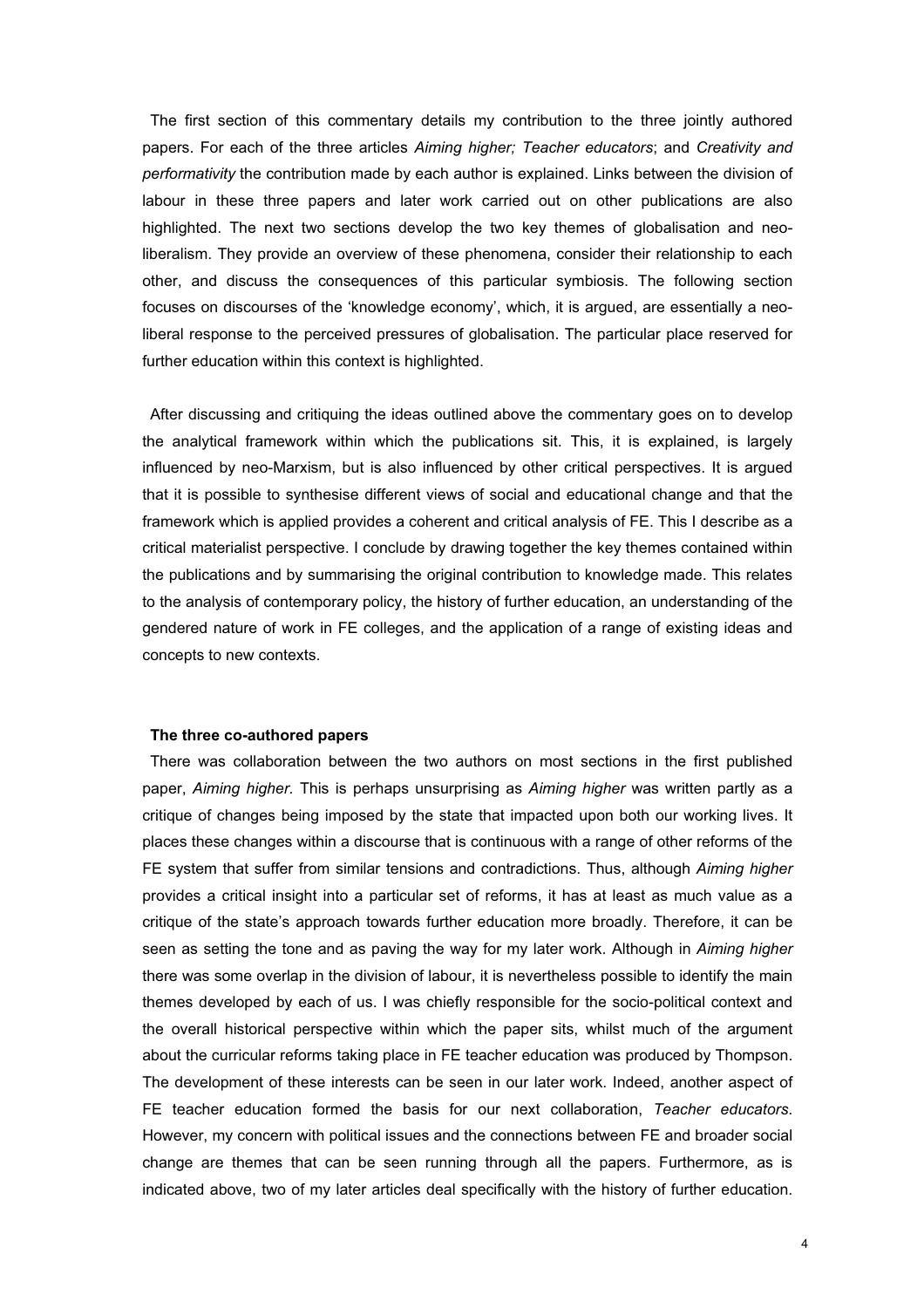Thompson's particular interest in the teacher education curriculum was later developed in the paper *Changing step or marking time? Teacher education reform for the learning and skills sector in England* (Thompson and Robinson, 2008).

My focus on policy is evident in the paper *Teacher educators*, where I provided much of the content about the changing nature of further education in the sections *Gender patterns in FE*; A *'new order'?;* and *A new 'new order'?* I also provided a significant part of the section *Interpreting the feminisation of FE teacher training*. Here I contributed much of the evidence from UK studies about gender in FE; Thompson provided much of the international perspective. I later adopted the theoretical perspective used in this paper to develop my work on gender and FE. A certain continuity in approach between *Teacher educators* and my *Gender, work and identity* paper can be seen. In the latter, my own empirical findings and the analysis of a range of other data are placed within a similar analytical framework to produce a case study providing critical insight into the increasing feminisation of FE more generally.

In the final co-authored publication, *Creativity and performativity*, it is possible to identify the contribution of each author by section. Thompson provided much of the discussion of creativity and recent developments around the creativity agenda in education generally. I focused on providing the historical and policy context for the paper and on developing an analysis of the creativity agenda as applied to FE in particular. This can be seen in the sections *Operationalising creativity in further education* and *The FE curriculum.* There was collaboration on New Labour's approach to further education, as well as on the introductory and concluding sections of the paper. My interest in the FE curriculum and matters of knowledge and skill is developed considerably in the two papers *NEET solution?* and *Entry to employment*.

#### **Globalisation and the political economy**

This section initially sketches some of the key components of globalisation; it then highlights how the pressures of globalisation have been interpreted by governments in different nation states; finally, it draws attention to neo-liberal responses to globalisation, particularly in the UK. It will be followed by a section that focuses on neo-liberalism in more detail. This will outline some of its main assumptions and show how UK governments have used a particular approach to the implementation of neo-liberal policies – an approach that has had far-reaching consequences for UK society in general, and the public sector in particular. Some of the effects of neo-liberal reform upon further education will be discussed and used to illustrate the impact of these policies more broadly.

Although there is no agreed definition of globalisation, it is nevertheless possible to identify certain key principles which, most would agree, broadly constitute this phenomenon. Thus, whilst it should be recognised that globalisation is a contested concept, it can still be used as a heuristic tool to help understand and explain social change (Lauder et al. 2006, pp 30-31). One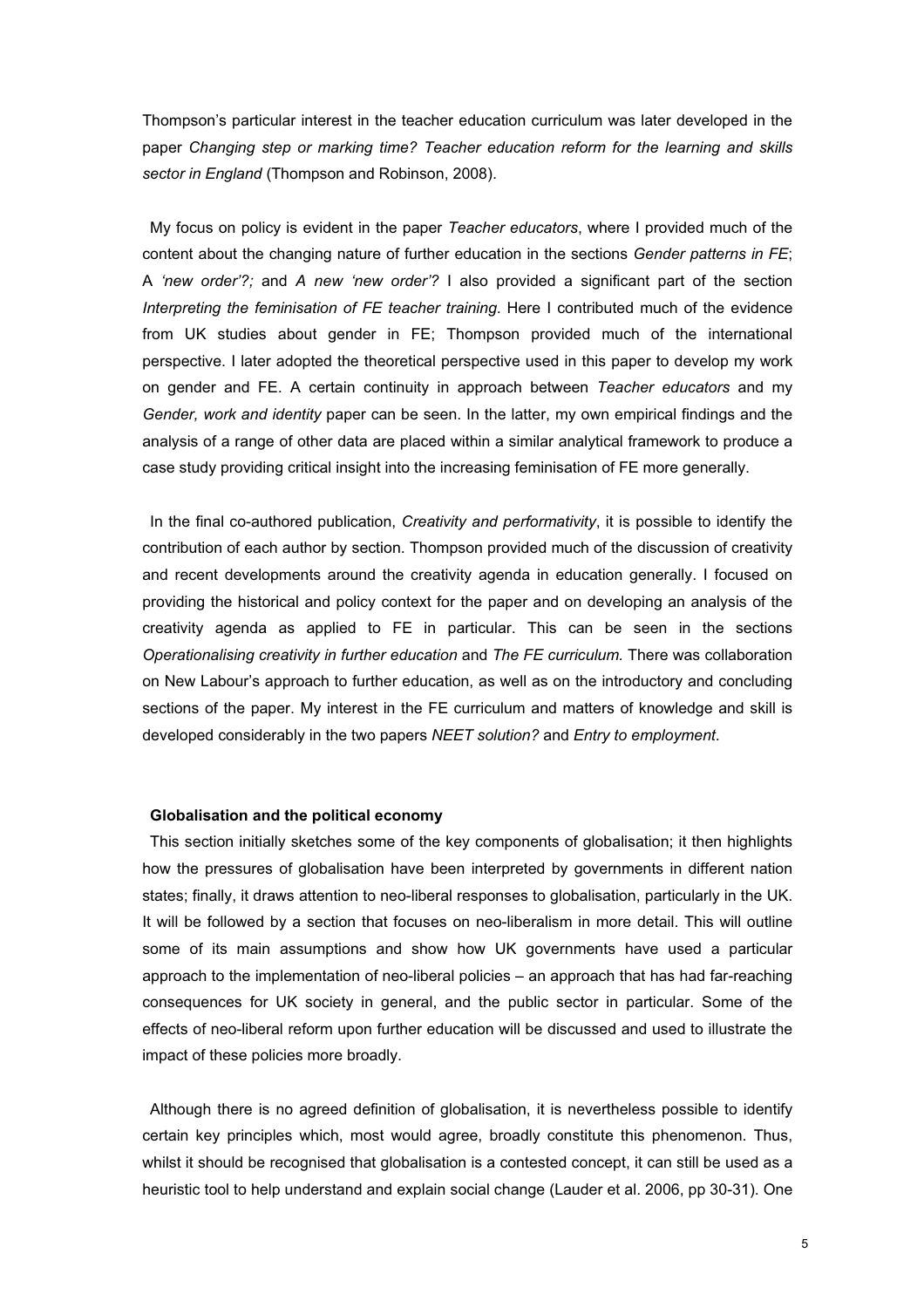key component of most understandings of globalisation is the idea that the world is becoming increasingly 'inter-connected' and traditional divisions between nation states are breaking down. This, it is often said, encompasses a growing degree of economic, cultural and political 'connectivity' and is accompanied by an increased flow and inter-change of goods, services, people and ideas across the world. Arguably, there is a concomitant decline in the importance of geographical and national boundaries and an increasing inter-dependence between countries and people. Knowledge, information and finance are able to flow across the world quickly and efficiently via global communication networks. Time and space are said to be 'compressed', especially by the use of information technology and fast, relatively inexpensive forms of travel (Lauder et al., 2006, p. 31).

There are various ways of interpreting globalisation but some radical globalists advocate a future where national governments cease to maintain their primacy. Such an understanding of globalisation tends to view traditional bureaucratic state structures as incompatible with the demands of the new global order. In order to deal with the emergent needs of a globalised economy decision-making, it is argued, will increasingly need to be located in regional and global agencies; local cultures, it is claimed, will become more and more homogenised (Reich, 1991; Waters, 1995). From this perspective globalisation is leading to nothing short of political, economic and cultural transformation (Held and McGrew, 2000).

In the UK, various assumptions about the potency of globalisation have had a significant influence upon social and economic policy in general, and education policy in particular (see, for example, Cabinet Office, 2008; Leitch, 2006). However, caution needs to be exercised when assessing the impact of globalisation. Although it can be associated with certain quantitative and qualitative breaks from the past, it is doubtful whether globalisation can be regarded as an entirely new phenomenon. Furthermore, whilst it is possible to identify some objective changes associated with globalisation there are also subjective dimensions which are often promoted as objective processes. There are normative assumptions which underpin official conceptions of globalisation which emphasise its pervasiveness, and treat its forces as beyond political debate (Rizvi and Lingard, 2006 p. 251). Globalisation, it is suggested, cannot be divorced from the political and economic decisions that shape society and its institutions (Lauder et al. 2006 p. 31). Bourdieu (2003) writes about a conflation between the descriptive usage of globalisation and a performative interpretation of the term. For him, such a process constitutes a justification for the spread of neo-liberal economics across the world. Indeed, it can be argued that dominant interpretations of globalisation often conflate the term with neoliberalism. From this position it is possible to see globalisation as a doxa or as a discursive system pursued at policy level by powerful states and international capital.

Despite assertions about its inevitability and irresistibility, globalisation does not necessarily dictate any one form of political response. Capitalism can take various forms and there have been significant differences in the responses of different nation states: neo-liberalism is not an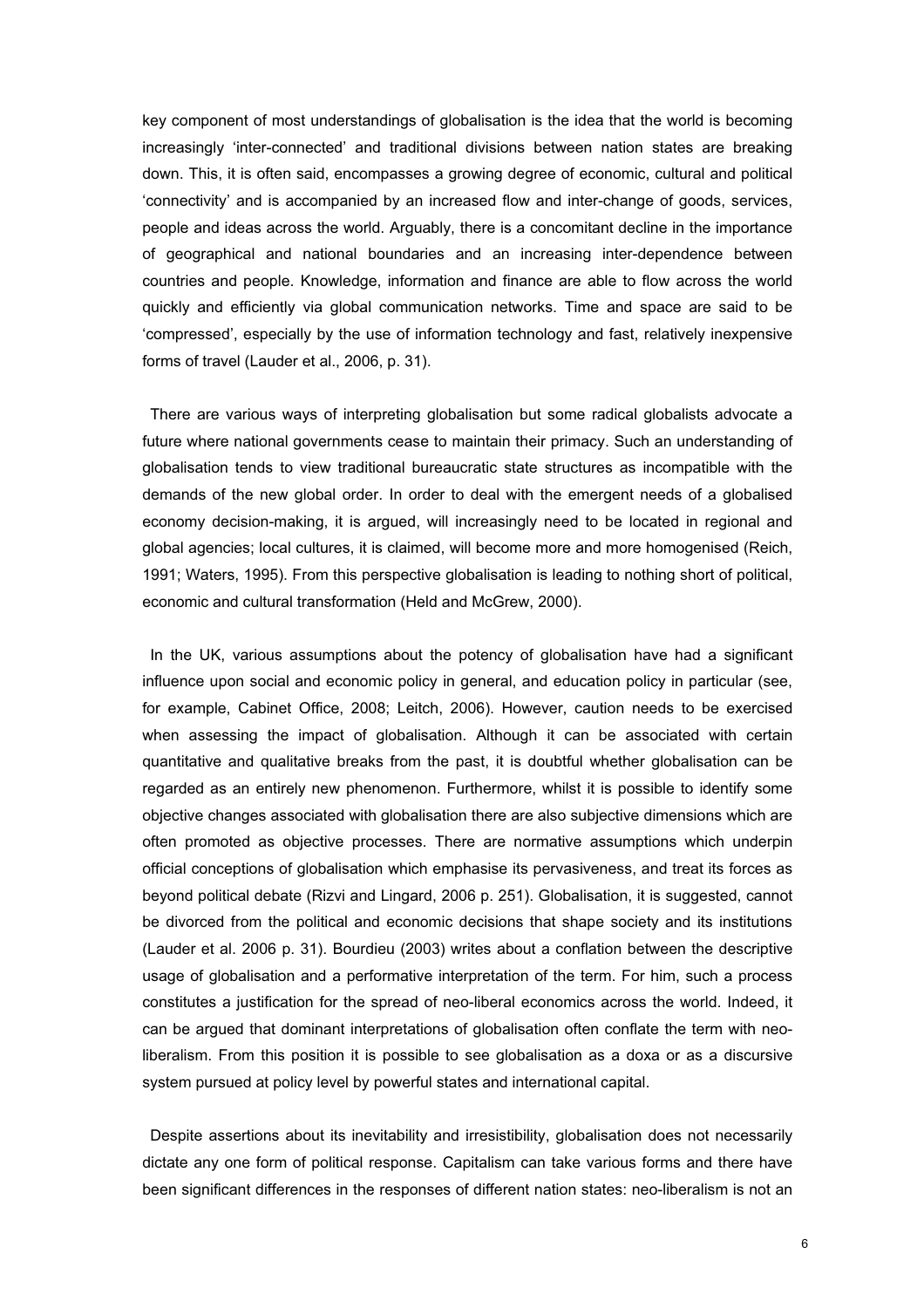unavoidable response to globalisation. Whilst the UK and many other Anglophone nations have chosen to embrace globalisation through the adoption of economic neo-liberalism, others have actively resisted many aspects of the Anglo-Saxon model. The Nordic nations, for example, have chosen to mediate the effects of globalisation through encouraging greater continuity in employment and welfare than has been the case in either the UK or the USA (Lauder et al., 2006 p. 46-7). Nation states are able to shape trans-national systems at least as much as they, in turn, are disciplined by global forces. Markets need to be created, maintained and policed. Rather than accepting globalisation as a 'natural' process it needs to be recognised that, especially in the Anglo-Saxon world, globalisation is dominated by a neoliberal orthodoxy of the 'free-market'. Thus, its impact has been felt unevenly – both between and within different nation states.

Whilst major changes are related to contemporary forms of globalisation, it needs to be recognised that global and national domains of power and culture are not necessarily mutually exclusive. State power has never existed independently of international context; trans-national trade and significant levels of migration have existed for centuries. Furthermore, whilst over the past thirty years nation states have clearly been affected by globalisation to a far greater extent than beforehand we still have 'a world of states'. The role of the individual nation state may be changing but this does not necessarily mean it is diminishing or will disappear altogether at some point in the future (Hirst, 2000 p. 178-183). The supposedly irresistible forces of globalisation have nevertheless provided a backdrop for the restructuring of workplace relations across both the private and public sectors in much of the 'developed' world. However, in the UK in particular, certain understandings of globalisation have led to profound changes in the way public services are managed, organised and delivered. The unprecedented level of pressure placed upon the English further education system since the 1980s can be seen as one of the clearest examples of this. In England, policy-makers imbued with an ideology of the market, have increasingly come to see FE as the answer to perceived skill shortages and as the solution to questions of economic competitiveness and social inclusion. Further education, due perhaps to a combination of its peculiar history and its ongoing institutional weakness has, more than any other sector of education, proved to be particularly vulnerable to such interventions.

One way of explaining this situation is through using Bourdieu's (1986) concept of 'field'. According to Bourdieu a society is made up of many 'fields' which are relatively autonomous but are structured by power relations. In the field of education it can be argued that it is largely the degree of 'academic capital' that determines who are the power-holders. Bourdieu (1988) argues that the weaker the academic capital the more vulnerable an institution or set of institutions are to state intervention, consumerism, marketisation and other forms of political pressure. These forces can be seen as leading to a shift in the underlying logic shaping academic practices: education becomes reconceptualised as a commercial transaction; the pedagogic relationship becomes dependent on the market transaction of the commodity; the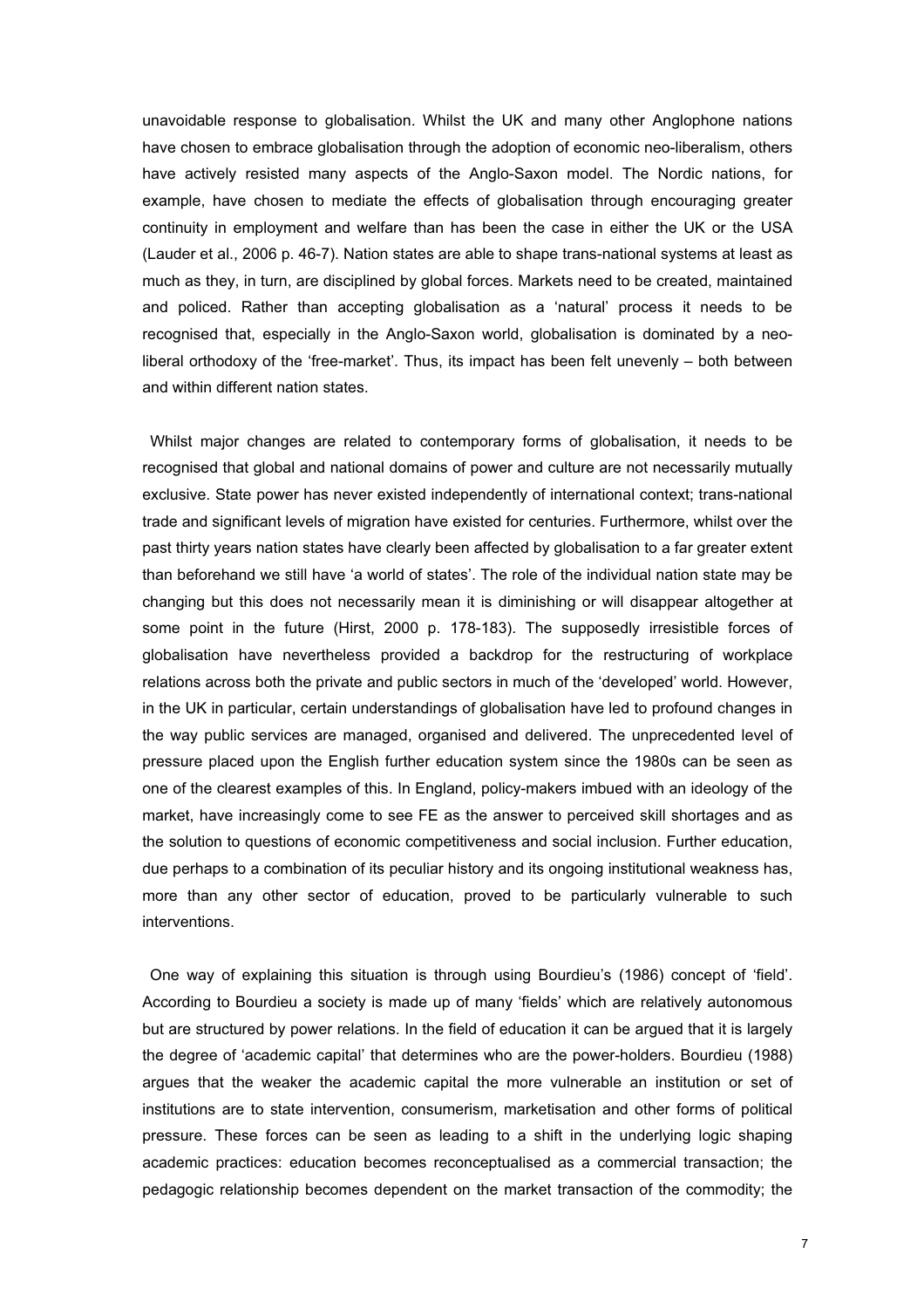teacher becomes the 'producer' and the student the 'customer' (Naidoo and Jamieson, 2006 pp. 877-876). Much of the 'reform' of FE can be seen as deriving from neo-liberal policy solutions to the purported pressures of globalisation.

 For a variety of reasons, further education has often been referred to as the 'Cinderella' service. Lacking the political sensitivity of schools or the prestige of universities, FE has traditionally been a relatively low-profile part of the education system in England. For most of its history it has suffered from significant under-funding and, until recently, FE received little attention from policy-makers or central government. However, this position has changed greatly over recent years and FE, with its traditional connections to work and the economy, has been particularly vulnerable to the pressures placed upon it by the state (Ainley, 2007).

#### **Neo-liberalism, the state and public sector reform**

Over the past thirty years economic neo-liberalism has enjoyed a position of dominance among governments and policy-makers throughout much of the world, but this has been especially the case in the Anglophone nations. The conceptualisation of neo-liberalism is often associated with the writing of Hayek (1976) and Friedman (Friedman and Friedman, 1980) but its intellectual roots can be traced back much further: some of its central tenets stem from the eighteenth and nineteenth centuries and the principles of classical liberal philosophy. Certain key neo-liberal ideas such as a belief in competitive individualism and the maximisation of the market can be seen as contemporary interpretations of the philosophies of Hume, Smith, Ricardo and other classical liberals. It can also be argued that some of neo-liberalism's basic assumptions can be linked to notions of evolution and natural selection and their application to socio-economic questions (Olssen et al. 2004 p. 136).

Elements of social Darwinism can be seen in recent approaches to FE policy. For example, after further education was removed from local authority control in the early-1990s, principals were re-cast as 'chief executives' and colleges were required to compete against each other, schools, universities and other education and training providers in quasi-market conditions engineered and maintained by the state. In the five years after colleges left LEA control twenty thousand staff left FE as funding cuts, redundancies and restructuring swept across the sector (Burchill, 1998). FE colleges became far more taxing places in which to work, particularly for teachers: workloads increased greatly; pay and conditions deteriorated; and levels of professional autonomy were significantly curtailed (see, for example, Ainley and Bailey, 2007; Avis and Bathmaker, 2004; and Randle and Brady, 1997). Encouraged by the state, there was a trend towards 'macho-management' in many colleges; strike action and industrial unrest became commonplace. Such issues are highlighted in *Golden years?*

Although New Labour has been less overtly aggressive in its stance towards further education, many of the competitive forces that accompanied incorporation have nevertheless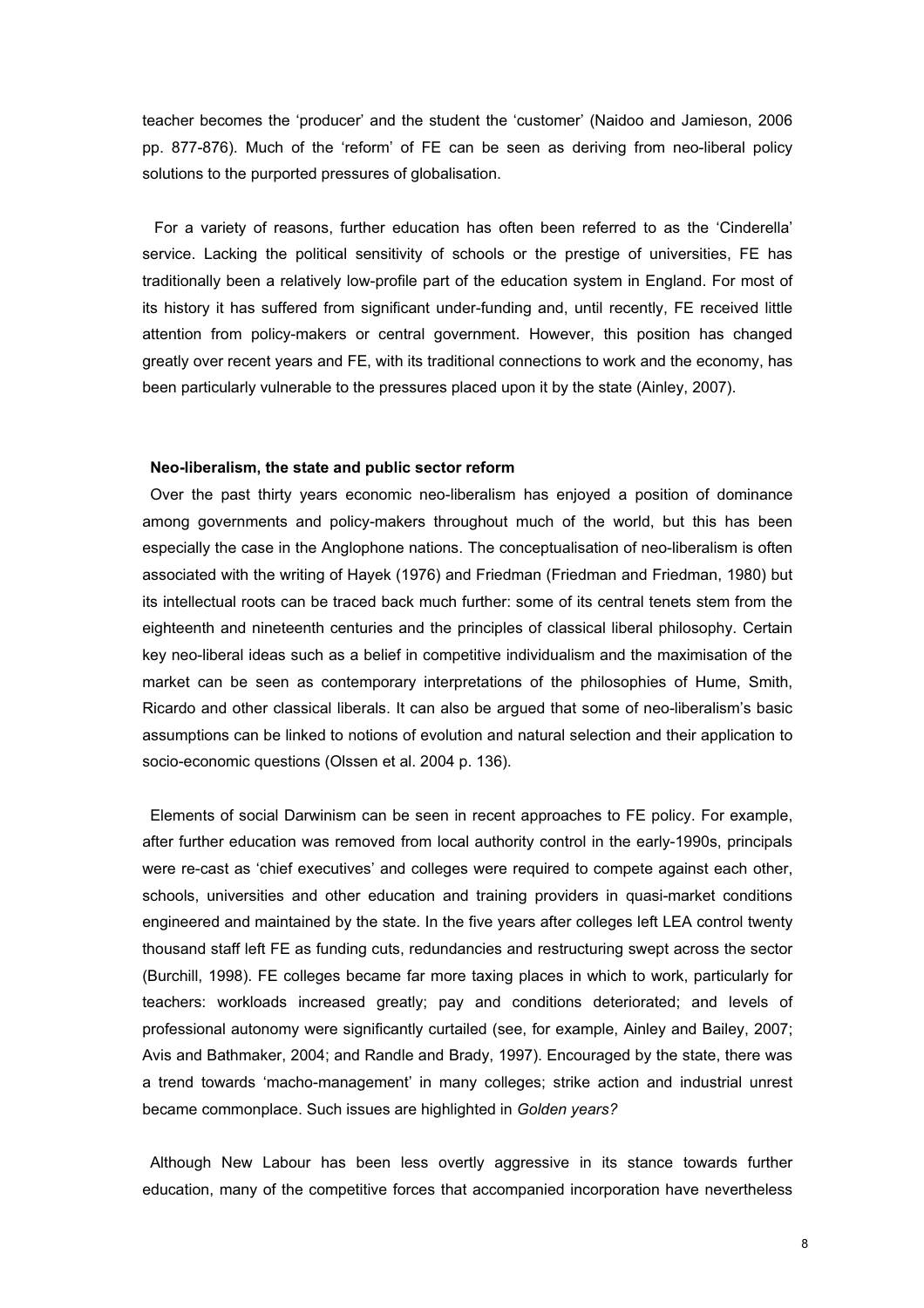been retained and, in some ways, intensified. In fact, the current Government has actively promoted competition in the further education system through encouraging private companies into the FE 'marketplace' (Allen and Ainley, 2007 p.?; UCU, 2007). As Hodgson and Spours (2006) argue, despite some differences in style and emphasis, there is a great deal of continuity between New Labour and their Conservative predecessors. The governments of Blair and Brown have remained committed to neo-liberalism - albeit accompanied by a discourse of social inclusion. However, within this *zeitgeist,* the interests of labour and capital are conflated in an unproblematic fashion; any tensions in this relationship are overlooked (Avis, 2007). This can perhaps be seen as part of what Hall (2005) calls New Labour's 'double shuffle'. Despite rhetoric of social democracy, issues of social justice are placed as subservient to neo-liberal understandings of the economy. Traditional forms of public sector organisation and delivery have continued to be dismantled. Institutional isomorphism, whereby public service organisations are required to behave like commercial enterprises, has been encouraged. The language of business and the market continue to be pervasive.

The Government has recently announced plans to reintroduce local authorities to further education (DCSF, 2009). However, local authorities will only be involved with provision for young people up to the age of 19. They will not be involved in FE and skills training for adults. Furthermore, there is no intention to rescind the corporate status of individual institutions. The leadership of colleges will remain with principals and governing bodies for the foreseeable future. Whilst there may be some potential to develop more democratic forms of engagement through these changes they remain set on the terrain of performativity and new public sector management. As such local authorities will be highly regulated by policies and targets laid down by the central state (Avis, 2009).

Neo-liberalism has a number of basic assumptions about both the nature of people and the role of state. It assumes, as a starting point, that there are natural and innate differences between individuals: for example, in terms of intelligence, motivation and moral character. Furthermore, neo-liberalism assumes that people are, at root, self-interested. It is argued that individuals function best and are able to contribute most effectively - both to their own welfare and to the economy in general - when they are allowed to follow their private interests. As it is believed that hierarchies based upon ability will naturally emerge, attempts to organise society in order to actively promote equality are assumed to be flawed. Rather than providing comprehensive benefits and welfare services it is proposed that the disadvantaged should be encouraged to 'stand on their own two feet'. Individual competition based upon opening up access to markets for education, training and work should, neo-liberals argue, be encouraged (Lauder et al., 2006 p. 25). Although full employment can no longer be guaranteed, under neoliberalism, the state offers the opportunity for individuals to become 'employable'. Education and training are prioritised as the best way of overcoming the uncertainties of the labour market (Brown et al., 2001). Such notions, and the tensions and contradictions inherent within them, are explored in my *Entry to employment* paper. They can be seen as part of New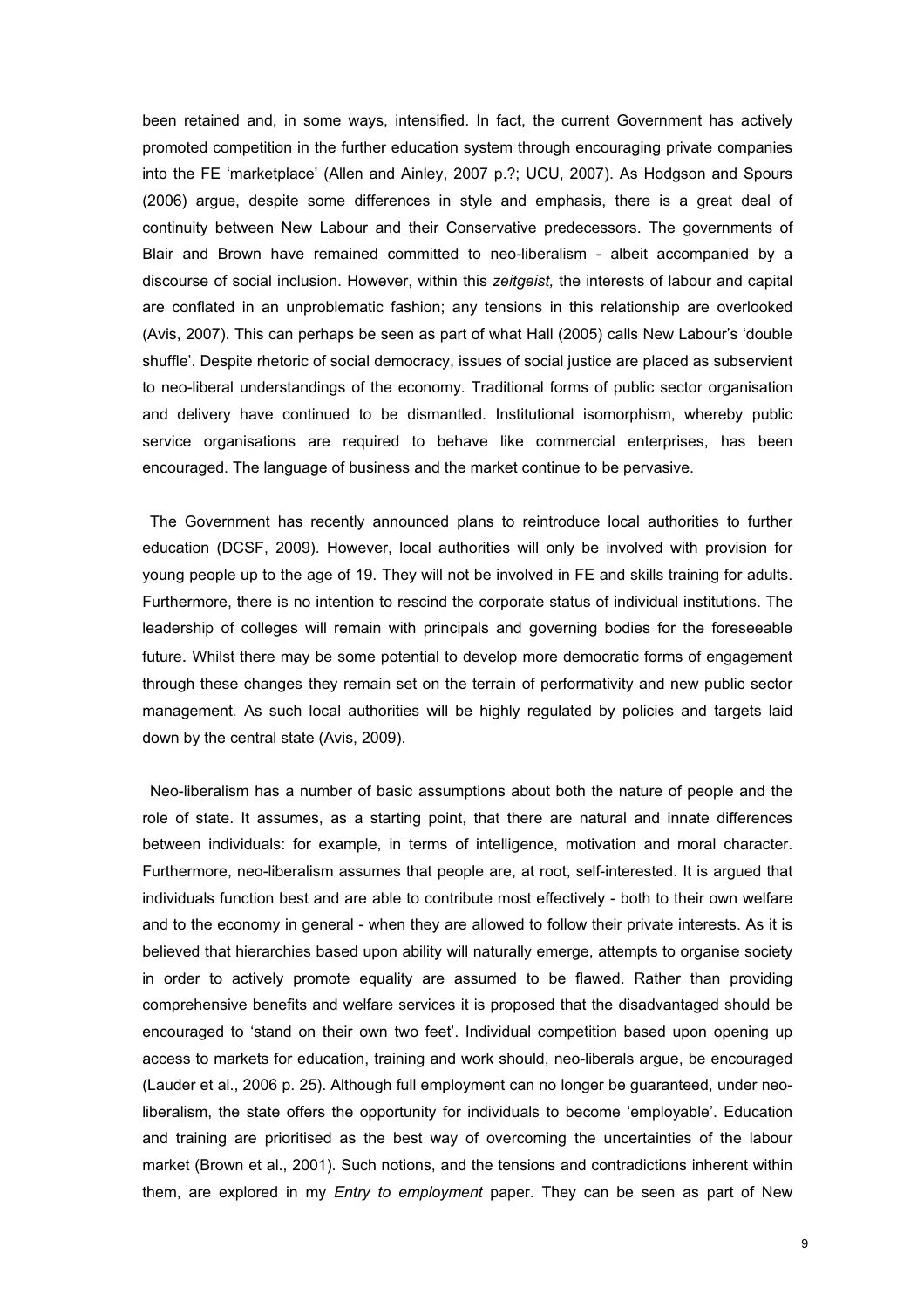Labour's shift away from a distributive approach towards welfare to one that is based upon 'inclusion' and 'employability' as ways of attempting to increase social justice.

Despite there being a notable degree of continuity between classical liberalism and neoliberalism there are also new emphases in neo-liberalism that represent a significant break from the ideals and principles of its predecessor. For example, although a degree of state intervention was always necessary, it is often argued that the aim of classical liberalism was to minimise the role of government and to 'free' people from bureaucratic constraints; supposedly, the ideal was for state intervention to be limited to ensuring that individuals did not infringe upon the rights of others. In contrast, under neo-liberalism, there is a positive conception of the state. Government, its institutions and the law are used far more proactively to create competition and to drive the market in all areas of social life. State intervention is seen as necessary to promote enterprising and competitive behaviour and to deal with restrictive, anti-competitive forces. Among other things, this shift involves a change in conception of the individual from *homo economicus*, who naturally behaves out of self-interest, to *manipulable man*, who is created by the state and who is encouraged to be perpetually 'responsive' (Olssen et al. 2004 p. 136-137). Such notions can be linked to Bernstein's concept of 'trainability' and many of the policy initiatives aimed at the 'socially excluded' which are discussed in the *Entry to employment* paper*.*

Although neo-liberalism has come to dominate economic and social policy across the western world, the UK and the USA have adopted many of its precepts with particular vigour. There have been far-reaching policies of deregulation and liberalisation and the introduction of privatisation and marketisation to the public sector. Hirst (2000 p. 179) argues that dominant interpretations of globalisation have, in fact, been promoted and configured through a series purposefully engineered political acts. The particular form of neo-liberalism adopted in the UK can be compared to the approach of the *Ordoliberalen* or 'Freiburg School' of neo-liberalism that developed in Germany in the late 1920s. This approach recognises that the market economy is not a natural or self-regulating entity but that it needs to be constituted, regulated and maintained by the state – especially through the use of legislation. The goal is to increase levels of competition throughout society so that social and work relations operate according to the principles of supply and demand. It is acknowledged that market forces are not natural or inevitable, and it is recognised that there is a need to actively construct the moral and cultural order of the market (Olssen et al. 2004 p. 167-168). From the late 1970s onwards, UK governments have adopted increasingly interventionalist policies both to prevent anticompetitive practices and to actively promote competition – especially in areas such as education where market mechanisms are least prone to operate. The reform of the English further education system since the 1980s is perhaps one of the clearest examples of this agenda and forms a significant part of the backdrop against which the publications in this submission are set.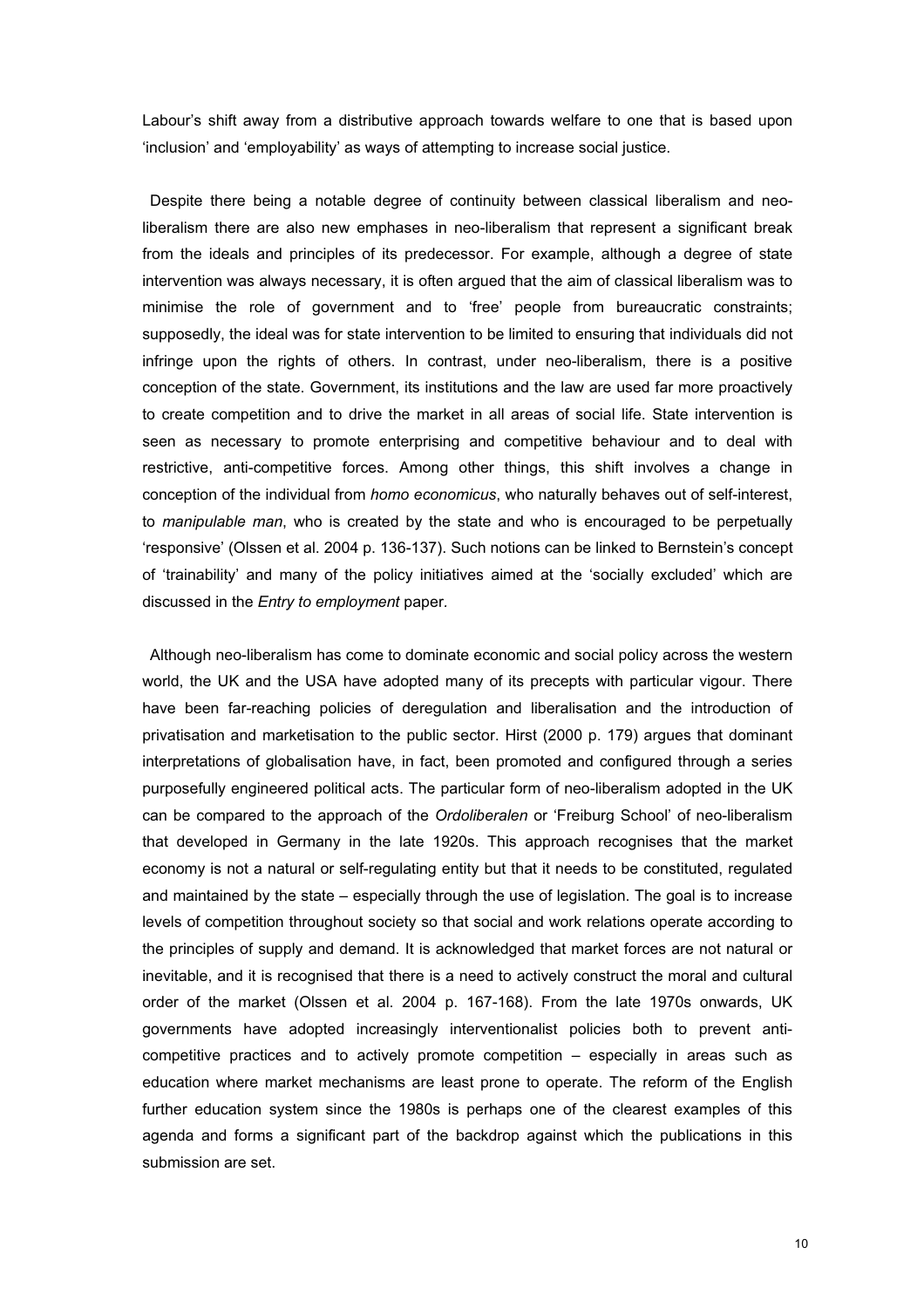Some similarities can be seen between the approach of the *Ordoliberalen* and that of contemporary UK governments. For example, the *Education Reform Act* (1988), the *Further and Higher Education Act* (1992) and the *Learning and Skills Act* (2000) have all been used to impose or re-impose the discipline of the market upon further education. However, the logic of the Freiburg School can perhaps be seen most clearly in New Labour's persistent interventions in and tinkering with the FE system. This has included an almost bewildering range of strategies, initiatives and targets which aim to make FE providers responsive to the market and the disciplines of competition – the unprecedented level of which has been described as a 'torrent' of policy (Coffield, 2006 p. 5). The growing degree of direction and control which government now seeks to exercise over FE teacher training, explained in *Aiming higher*, could perhaps be seen as an example of the Freiberg approach in action.

#### **Further education and the knowledge economy**

For the present Government, assumptions about a direct causal relationship between levels of education, skill and economic success appear to have achieved an almost hegemonic status. It is argued that, as a result of globalisation, the UK is now facing new and unique challenges and that radical social and economic changes are necessary if a future of national stagnation and decline is to be avoided (Cabinet Office, 2008 foreword). For New Labour, all social institutions - but particularly education systems - must conform to the demands of globalisation. Contemporary policy attempts to tie all forms of education, but especially further education, to a certain view of economic competitiveness shaped by dominant interpretations of globalisation, 'skill' and the 'knowledge economy'.

Despite different responses to globalisation, one common theme - particularly for developed nations - has been a growing emphasis upon the importance of the knowledge economy. Within this discourse it is asserted that there is a rising international demand not only for traditional goods and services but also, increasingly, for high value, 'knowledge-based' products and services. It is widely held that, for developed nations, 'human capital' – the skills, knowledge and creativity of the workforce – will in future be the most important form of capital. Some, such as Becker (2006), would go so far as to argue that advanced nations, such as the USA and the UK, are becoming 'human capital' or 'knowledge capital' economies rather than simply capitalist economies. Physical and financial capital is deemed to be subservient to the skills, abilities and aptitudes of labour.

Whilst it is assumed that low-skill and raw material-intensive production will increasingly be located in poorer nations it is thought that, for the West, the future will prioritise brains over brawn. Technology is viewed as the vehicle through which to achieve prosperity but human capital is seen as the fuel which will enable it to run (Becker, 2006 p. 292). However, increasingly, trans-national companies attempt to construct a high-value, low-cost model in their attempt to compete for market share. As advances in information technology and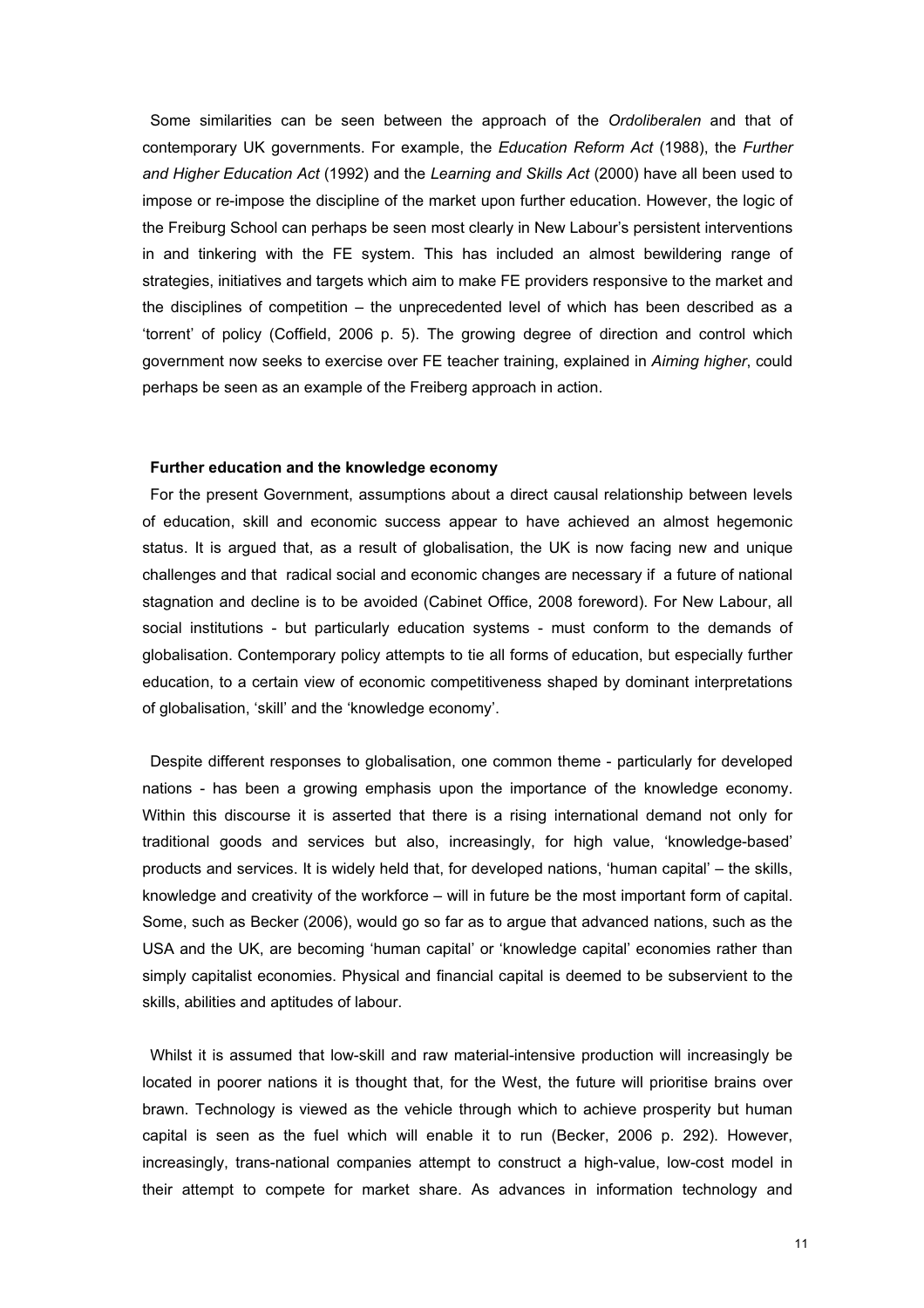narrowing differences in productivity enable more professional and technical work to be carried out in low-wage economies, it is likely that cost pressures will intensify upon the workforce in Western Europe and North America. (Brown et al, 2008).

My work rejects popular characterisations of the knowledge economy for two main reasons. One is that such a discourse does not accurately reflect the nature of most forms of work and employment in the UK in general - and England in particular (Brown et al., 2001). The other is that such a label attempts to obscure the realities of capitalist relations. Nevertheless, it is recognised that such an understanding of the economy and society has certain implications for education. Indeed, following this logic, there is a need to reformulate and realign the purposes and governance of education systems in order to meet the demands of a labour market which will in future be based around high-skill labour processes. In the UK, it is commonly argued by politicians and policy-makers that if education systems can produce the desired number and mix of skilled workers, individuals, businesses and the nation as a whole will able to benefit from the new global division of labour. At the same time, however, it is also fashionable to criticise education as failing to deliver the skilled workforce deemed necessary for the knowledge economy. This situation, it is claimed - unless reversed - will lead to failure in the global marketplace which will, in turn, lead to social and economic doom. Such arguments are highlighted in a number of my publications but are particularly evident in *NEET solution?* It is argued that such claims have now become pervasive to the extent that they now shape the education policy of New Labour governments almost entirely. Such assertions are commonplace in policy documents but are perhaps articulated most clearly in the Leitch Report of 2006. This report is aimed particularly at the English FE sector but, it can be argued, has become emblematic of New Labour's education policy in general (Simmons, 2008c p. 422).

> Our nation's skills are not world class and we run the risk that this will undermine the UK's long - term prosperity….without increased skills we would condemn ourselves to a lingering decline in competitiveness, diminishing economic growth and a bleaker future for all (Leitch, 2006 p. 1).

These and similar claims can be seen as a manifestation of dominant neo-liberal understandings of the knowledge economy and discourses of globalisation.

Following the logic of human capital theory, it is the responsibility of individuals to invest and re-invest in their own development on a repeated and on-going basis throughout their lives. However, drawing on work from researchers operating from a range of perspectives, my own writing highlights many of the contradictions inherent within such assumptions. A critique of this position forms a particularly important part of the *NEET solution?* and *Entry to employment*  papers. Both these publications examine the participation of young people in education and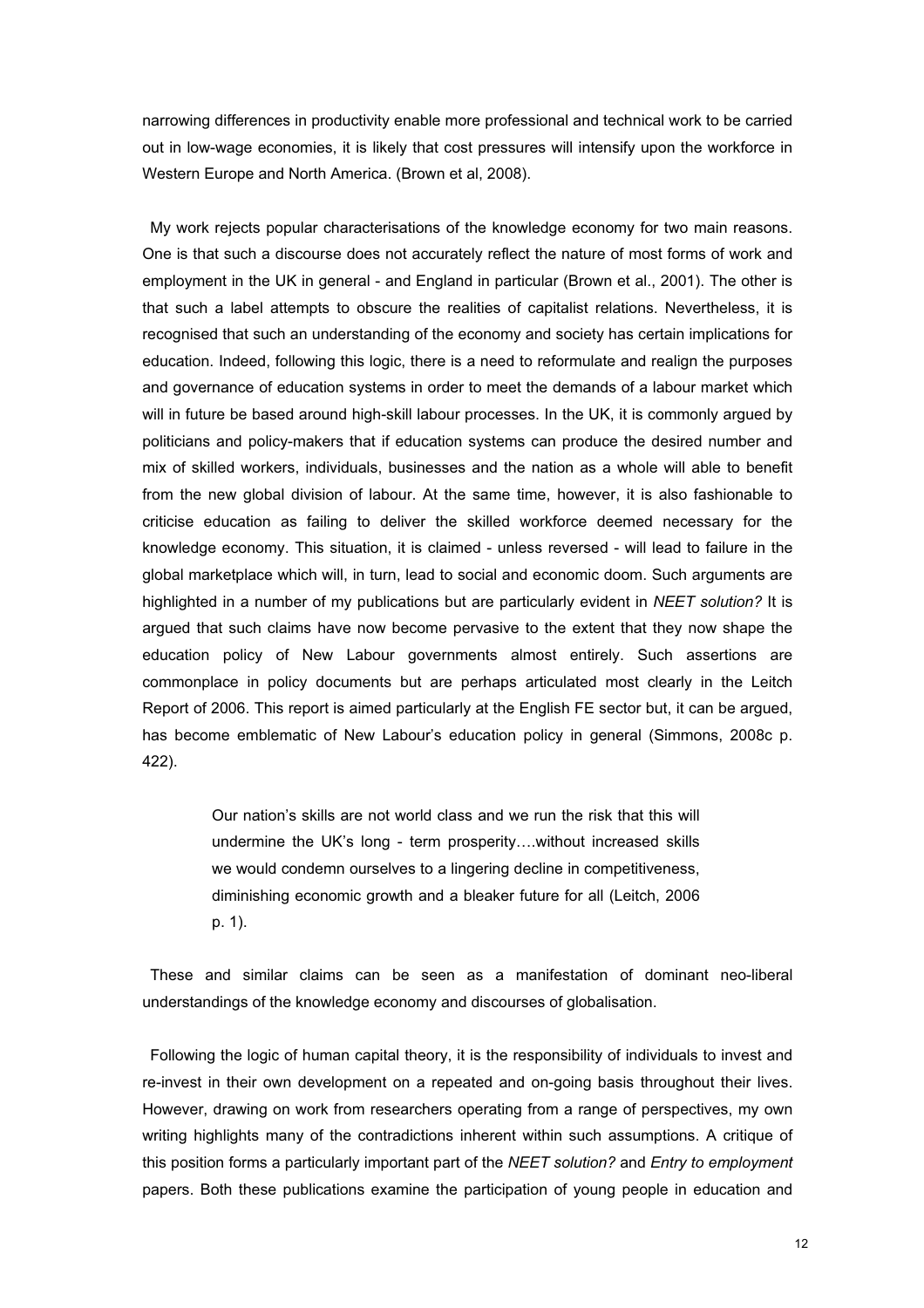training against dominant discourses of high-skills and popular notions of 'employability'. Nevertheless, despite the lack of any convincing evidence about a direct relationship between education and economic success, claims about the demands of the knowledge economy have been used as one way of justifying the increasing commercialisation and marketisation of FE over the past two decades. Indeed, such a discourse was already clearly articulated in the White Paper *Education and Training for the 21st Century* (DES/ED, 1991) – a document which, like many others since, positioned FE as badly in need of reform, unresponsive and divorced from the 'real world' of business and which led, ultimately, to the removal of colleges from local authority control.

Both *NEET solution?* and *Entry to employment* highlight that low pay, low skill relations are still commonplace in the UK and that, arguably, they are of growing importance, particularly for the English economy. Furthermore, it is emphasised that de-industrialisation should not be confused or conflated with a claimed reduction in unskilled work. Although it is acknowledged in both *NEET solution?* and *Entry to employment* that pockets of so-called knowledge industries do exist, it is also emphasised that this is not typical of the UK economy in general where the majority of jobs are located in labour-intensive and predominantly localised parts of the service sector. Indeed, the whole idea of a knowledge economy would seem to be little more than wishful thinking (Brown et al., 2003 p. 114). Such a critique is evident throughout my publications; it can be seen in the first paper, *Aiming higher* and is a theme that can be traced through to the more recent work discussed here.

Drawing on historical evidence, my work highlights long-standing concerns about the competitiveness of the English economy and the perceived threat to national well-being represented by economic competition from overseas. Indeed, it is recognised that the supposed relationship between education and the economy has been a significant theme in the UK for at least 150 years (Simmons, 2008c p. 423-424). However, until the late twentieth century, such concerns were centred mainly upon the industrial muscle of Germany and other northern European nations. In contrast, there are new emphases contained within current policy discourses about economic competitiveness and globalisation. One of these is that, in addition to the UK's traditional rivals, such discourses now take place against the rise of China, India and other 'emerging economies'. Another new emphasis is the increasing stress placed upon such matters and assertions about the need for urgent responses to remedy this situation. Furthermore, within contemporary policy discourse, it is education that is now expected almost exclusively to provide the route to salvation. Other possible strategies are eschewed.

Extending a critique of what Avis (2007) calls the 'competitiveness settlement', the paper *Creativity and performativity* focuses on discourses of creativity in FE and further education's supposed role in developing the flexible, adaptable workers and consumers deemed necessary for social and economic progress in advanced capitalist societies. It critically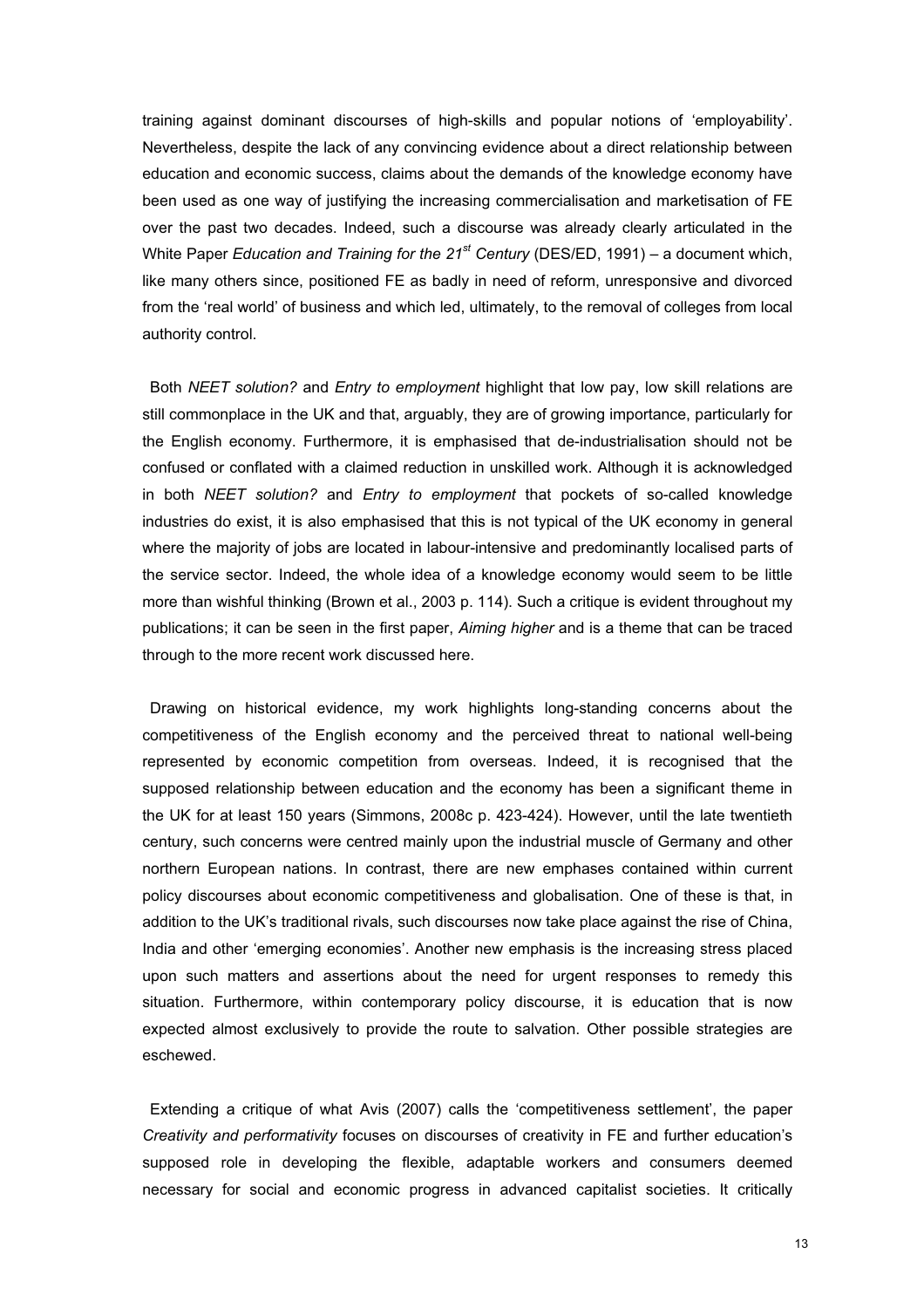explores contemporary notions of creativity and problematises their relationship with the current situation in FE. Drawing on a range of empirical studies and policy analyses, it is argued that further education is increasingly positioned at the 'lower end' of a largely classbased division of post-compulsory education in England and that, in such a situation, meaningful creativity is difficult to achieve. It is argued that within the performative context of FE, attempts to interpret official discourse on creativity may only serve to reproduce and exacerbate existing inequalities in education.

#### **Critical materialism: a framework for the analysis of further education**

The fact that much of my work emphasises the combined pressures of globalisation, neoliberalism and the knowledge economy shows the importance it places upon a structuralist approach to explaining social change. I am strongly influenced by Marxist thought and, to a significant degree, each of my papers is informed by this position. It is recognised that the state is not a neutral arbiter of different interests. Education is seen as a crucial component in promoting the interests of capital – both through the reproduction of privilege and in legitimising inequality through the promotion of dominant ideology (Althusser, 1972). The perpetuation of such a situation depends, to a large extent, upon the creation and sustenance of a moral climate – or hegemony – where inequality is seen as natural, legitimate and functional. Hence my work mobilises a number of key Marxian principles and concepts and recognises the significant role that capital plays in driving change in education and in society more broadly.

Certain influences are long established: some stem from my first degree, when I first became interested in connections between education, political economy and Marxist approaches to social change. The work of Poulantzas (1973) on the role of the state in securing and legitimising the conditions necessary for the accumulation of capital was an important reference point. This *weltanschauung* was reinforced when I began teaching in further education. Almost as soon as I started work in FE, colleges were removed from local authority control and re-cast in a competitive and marketised environment. Hitherto FE teachers had been shielded from an excessive exploitation of their labour (Simmons, 2008b p. 365-366). Later, as I studied for a masters degree alongside teaching in a FE college, I became interested in Braverman's (1974) work on the labour process and in applying his analysis to the work of FE teachers. More broadly, I found I could relate my experiences to many of those uncovered in Ainley and Bailey's (1997) *The Business of Learning: staff and student experiences of further education in the 1990s.* Randle and Brady's (1997) work on the diminishing circumstances of FE teachers seemed to encapsulate many of my thoughts at that time.

Following Gramsci (1973), I regard challenging dominant ideology to be a significant part of the role of the intellectual. As such, my work seeks to offer a critique of neo-liberalism and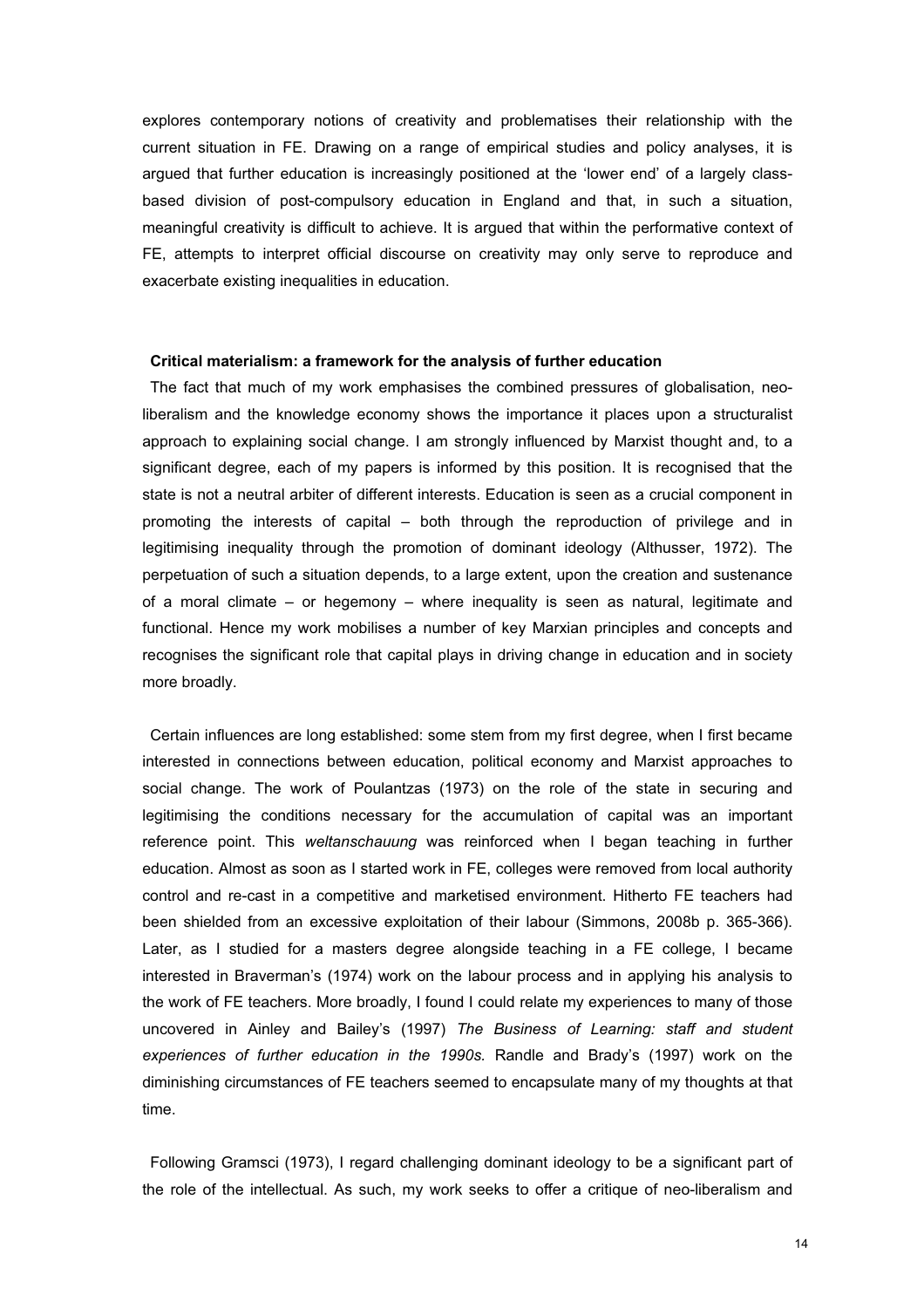much of the educational reform that has accompanied it over recent years. However, whilst I would argue that material forces largely shape the social world, I also acknowledge that change - in FE or elsewhere - is rarely linear or straightforward. Moreover, it is necessary to recognise that the influence of social class and the dominance of capital are mediated and refracted, at least to some extent, by gender and race and other forms of identity. People are not merely the puppets of materialism; they are able to exercise a degree of agency in their lives. As Apple and Whitty (2002 p. 72) argue, ordinary people are not simply 'crushed' by structural forces. They are actors, individually and collectively, historically and currently. Social class may remain the most significant predictor of life chances in Western society, but other forms of identity and individual circumstances also play some part in shaping social phenomena – an understanding which is reflected in my writing.

To be clear: my work does not desert material relations – it attempts to locate power dynamics within a framework that is shaped by broader social and economic conditions. But it does also engage with other structural analyses from outside the Marxian tradition, such as the work of Bernstein. It also supplements structural approaches with elements of poststructuralism. Consequently, my approach is a synthesis or amalgamation of critical perspectives. Whilst Marxist approaches provide the broad overview and the overarching framework within which my work sits, further explanatory power can be gained through applying other perspectives, particularly at micro and meso-levels. My approach could therefore perhaps best be described as a 'critical materialist' perspective to further education and social change.

Bernstein's work is used in the *Entry to employment* paper. Here some of his ideas on the curriculum and knowledge are utilised to analyse the relative value of different forms of education and training within a marketised economy. By exploring the different modes of knowledge contained within different curricula it is possible to see how, in a society characterised by class stratification, those from higher social classes are most likely to gain access to more prestigious modes of knowledge that prepare entrants for higher-status occupations and structured career opportunities in an increasingly polarised labour market. In contrast, provision based upon lower-level generic discourses and the construction of 'transferable' skills focus upon building 'trainability'. Largely, these equip those from lower socio-economic groups to be a supply of adaptable labour ready to submit to the hegemony of capital.

The use of Bernstein alongside a Marxist approach may disconcert some as his approach is more often associated with a Durkheimian analysis of society. However, whilst some characterise him as conservative, Pearce (1989) argued that Durkheim's work contains latent and manifest socialist elements that can help to produce critiques of capitalism. Moreover, Karabel and Halsey (1977 pp. 69-70) emphasise that, whilst it would be misleading to describe Bernstein as a Marxist, there is nevertheless a Marxist element in his analysis of educational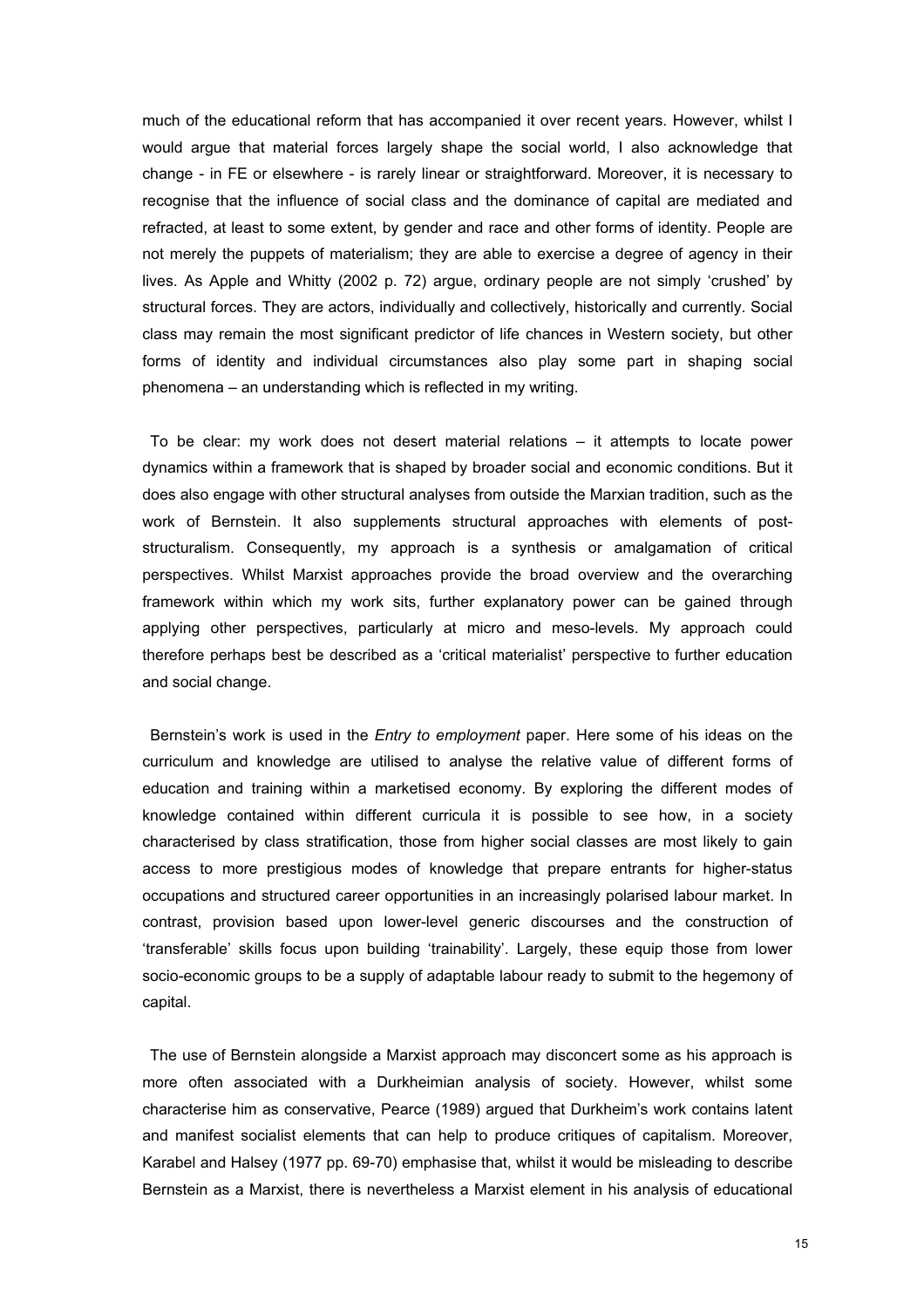ideologies. This, they argue, exists in Bernstein's recognition of class conflict and the farreaching consequences of structured inequality. Furthermore, Bernstein himself recognised that it is possible to use some of his work to complement a broadly Marxist approach (1977b p. 475). By using a Marxist analysis at the macro level, combined with a Bernsteinian approach to analysing knowledge and the curriculum, it is possible to examine how knowledge is packaged, rationed and distributed by practices in the classroom and the workplace. In this way a powerful neo-realist critique of the nature of the curriculum can be assembled. Bernstein's analysis of the curriculum can help to illustrate how class-based inequalities are experienced and reproduced in contemporary forms of education and training.

Issues of curriculum and its relationship to class and the economy are also discussed elsewhere in my work. In the *NEET solution?* paper the current confusion between skills and competencies is highlighted. Alongside rhetorical claims made about the need for creative, innovative workers to take their place in the knowledge economy, New Labour's FE policy has become shaped largely by the image of learning as the formal acquisition of economically useful skills. However, within this context, skills have become redefined as competencies. Rather than traditional conceptions of skill which emphasise a unity between knowledge and action, much contemporary discourse impoverishes the meaning of skill through defining it as a set of discrete performance-related tasks remote from knowledge (Ainley, 1999 pp. 92-93).

It is argued that, for most, future employment will be based in labour intensive, low-skilled work in the service sector. Therefore, high-level knowledge and skills rooted in the accumulation of in-depth knowledge accompanied by the acquisition of process-specific skills will not be necessary for the majority (Simmons 2008c, p. 435). In *Creativity and performativity* it is argued that the FE curriculum has, in general, been driven 'downwards' over recent years. Whilst high status courses and the creation of knowledge are located elsewhere, the FE curriculum can, in many ways, be seen to reflect the production of obedience and conformity in the 'lower orders' that is a significant tradition in English education (Lawton, 1975). Although, as Thompson (2009) highlights, the student intake of further education is more diverse than many assume, traditionally FE has been a predominantly working class endeavour - albeit normally reserved mainly for relatively privileged sections of that class. The elite have never had much need to engage with further education. In class-conscious England, the middle classes have always regarded FE as something best suited to 'other people's children' (Richardson, 2007 p. 411).

Post-structuralist perspectives are often thought of as a challenge to structural theories in that they shift away from what have been described as the 'meta-narratives' of modernity. There is a tendency to use a more fluid, multi-faceted approach to analysing 'difference' (Lauder et al., 2006 p. 13-14). It could be argued that it may be difficult to reconcile structuralist and poststructuralist approaches. However, it is important to recognise that there are numerous strands of post-structuralism – some of which can be combined more effectively with a neo-Marxist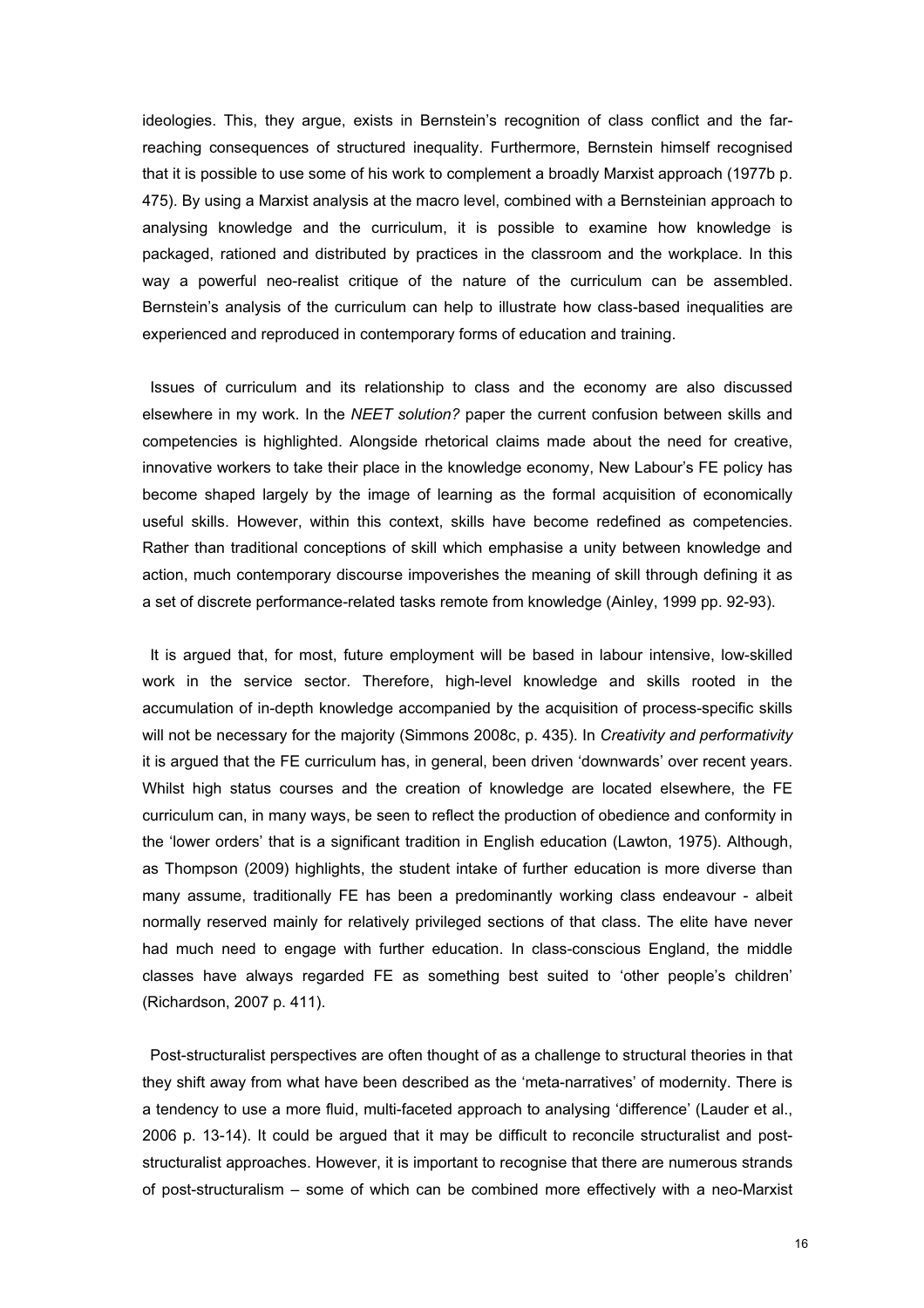approach than others. For example, post-structural analyses of social change that stress political and institutional aspects of power can arguably be reconciled with neo-Marxist conceptions of cultural hegemony. The discursive production of inequality constructed, for instance, through the state, the family and education can be used to 'flesh out' and supplement Marxian analyses.

Arguably, recent patterns of social change obscure, at least to some degree, the visibility of class relations in British society. For example, the decline of the UK's traditional manufacturing industries, the increasing numbers of women in paid work, and patterns of migration mean that social relations have become more complex since the mid-twentieth century. However, this does not mean that a class-based analysis should be abandoned (Avis, 2008). It is necessary to recognise that such social changes have taken place within a framework that is shaped by broader social and economic conditions (Anyon, 1991 p. 125). Social reproduction may not take place in the relatively uncomplicated way suggested by Bowles and Gintis (1976) but education is still heavily implicated in maintaining old class divisions and in creating new ones (Ainley, 1999 p. 134). My work emphasises that dominant discourses take place against a material base and whilst it is recognised that other forms of identity and difference do mediate the influence of structural forces, education – especially in England – is highly influenced by issues of social class (Hyland and Winch, 2007). Material conditions of work, income and wealth influence the formation of identity and constrain the level of agency individuals or groups are able to exercise.

*Teacher educators* accounts for the gendered division of labour in post-compulsory teacher education through a combination of critical structuralist and post-structuralist analyses. This approach also informs the paper *Gender, work and identity*, an article that builds on the work of *Teacher educators*. Using data from a case study and placing empirical findings within a critical framework, this article explores the significant numerical and cultural feminisation of FE more broadly and argues that this phenomenon can be best explained through understanding the previous 'outsider' position of women in combination with the powerful political and economic pressures placed on colleges over the past two decades. It is argued that, whilst structural trends deriving from changes in the labour market and government policy may have brought more women into FE, this has acted in synergy with the complexities of gender and women's constructed identities. The qualitative data unearthed in this research provide vivid illustrations of gendered discourses and show how, in addition to structural and economic forces, a range of professional, personal and familial circumstances have contributed to the feminisation of FE.

Both *Teacher educators* and *Gender, work and identity* emphasise that feminisation does not mean that gender equality has been achieved or that women have gained ascendancy in the workplace, or in society more broadly. It is recognised that feminisation often takes place under conditions of economic and political turbulence and that, arguably, a significant reason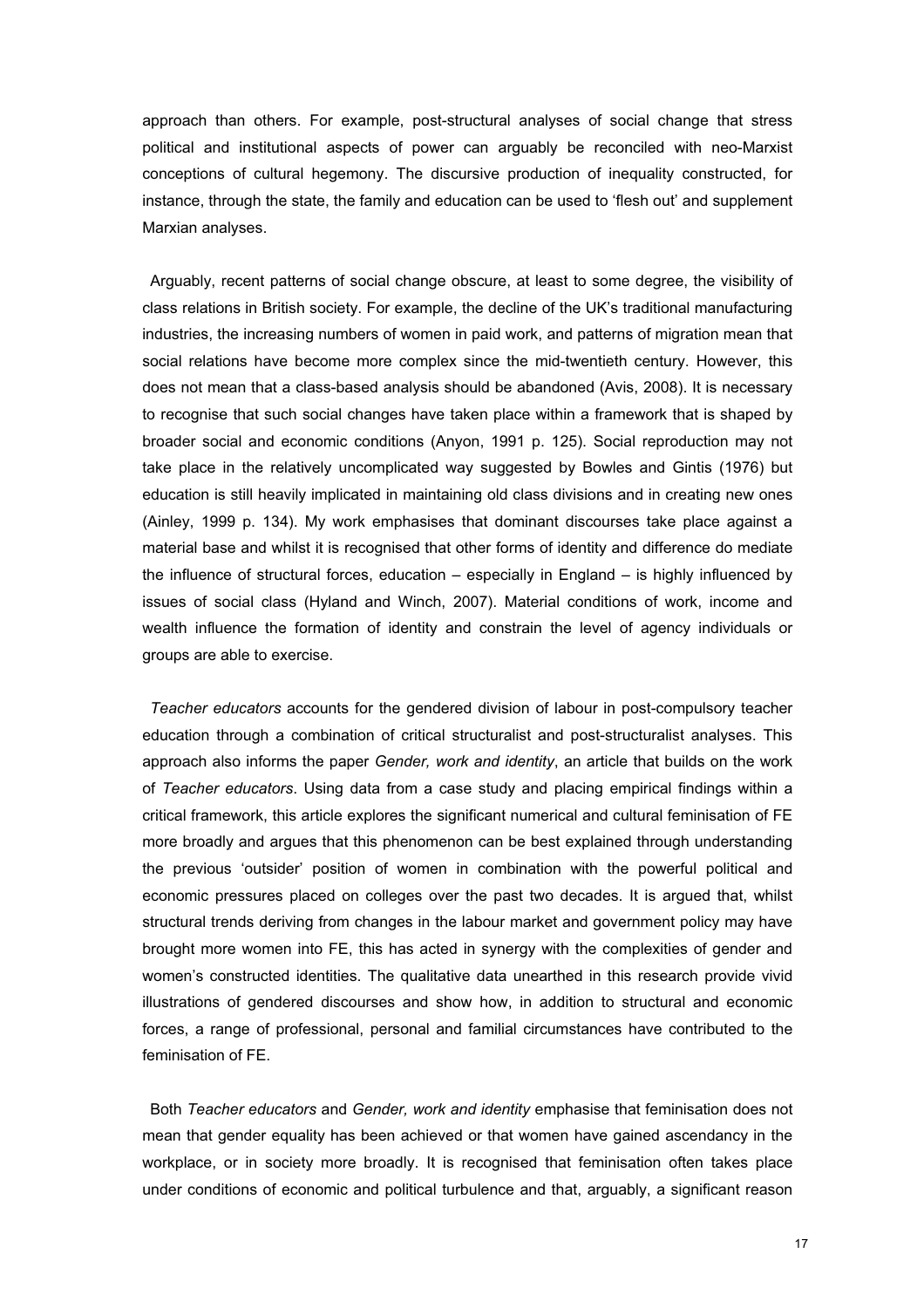for the feminisation of FE is the diminished circumstances that now characterise work in the sector. Feminisation has coincided with deteriorating pay and conditions and the rejection of further education as a career choice by men (Cole, 2000 p. 213; Deem et al. 2000 p. 233-234). Furthermore, the feminisation of FE that has taken place has mainly drawn in women from relatively privileged white, middle class backgrounds (Noel, 2006). The empirical research conducted for these two papers developed my understanding in various ways. It helped build a reflexive approach and an appreciation that change is not uni-dimensional. It also generated data that provided insights from men about the changing nature of FE. Whilst *Teacher educators* draws on research from feminist perspectives and uses work from both UK and international studies to help understand gender in the changing and pressured environment of FE, *Gender, work and identity* provides insights from the perspective of a particular group of men. This helps to fill a gap in the existing literature as well as developing a fuller understanding of the dynamics of gender relations as they are played out in the workplace.

The majority of data used in the papers were not generated from my own field work. Each paper draws on data from a variety of sources but three main avenues are used: findings from significant empirical research projects on FE; the analysis of contemporary policy texts; and the use of historical documents. The balance of evidence used in each paper depends upon its particular focus, but each tends to use a combination of sources. Historical documents are used extensively in the two publications which deal with FE's past: *Golden Years?* and *Macfarlane*. Both these papers draw upon a range of sources that deal with the history of FE. These include 'classic' texts such as Bristow (1970), Cantor and Roberts (1972) and Venables (1967), as well as those focusing on FE's more recent past like Cotterell and Heley (1981), Gleeson and Mardle (1980) and Terry (1987). Similar sources also form part of the evidence base for *NEET solution*?, a paper that draws comparisons between the current initiative to increase the age of compulsory participation in education and training and previous attempts to do so.

These publications also draw on official documents and other government records. As might be expected, research carried out for the *Macfarlane* paper required extensive use of the original text of the Macfarlane Report (1980). However, it was also necessary to use *Hansard* to uncover the mechanics of how Macfarlane's initial recommendation for a national system of tertiary colleges was rejected. Thus, this paper shows both how and why a key moment for FE was lost. Among other historical sources, *NEET solution?* uses material from W.E. Forster's introduction to the 1870 Elementary Education Act; the Crowther Report; and various other Ministry of Education publications from the 1940s and 1950s as part of its evidence base. *Golden years?* uses Audit Commission and Further Education Unit reports alongside trade union documentation and more recent reviews of the period to help piece together various strands of further education's past. *Aiming higher* and *Creativity and performativity* make use of a range of policy documents alongside arguments drawn from a range of other empirical and conceptual studies.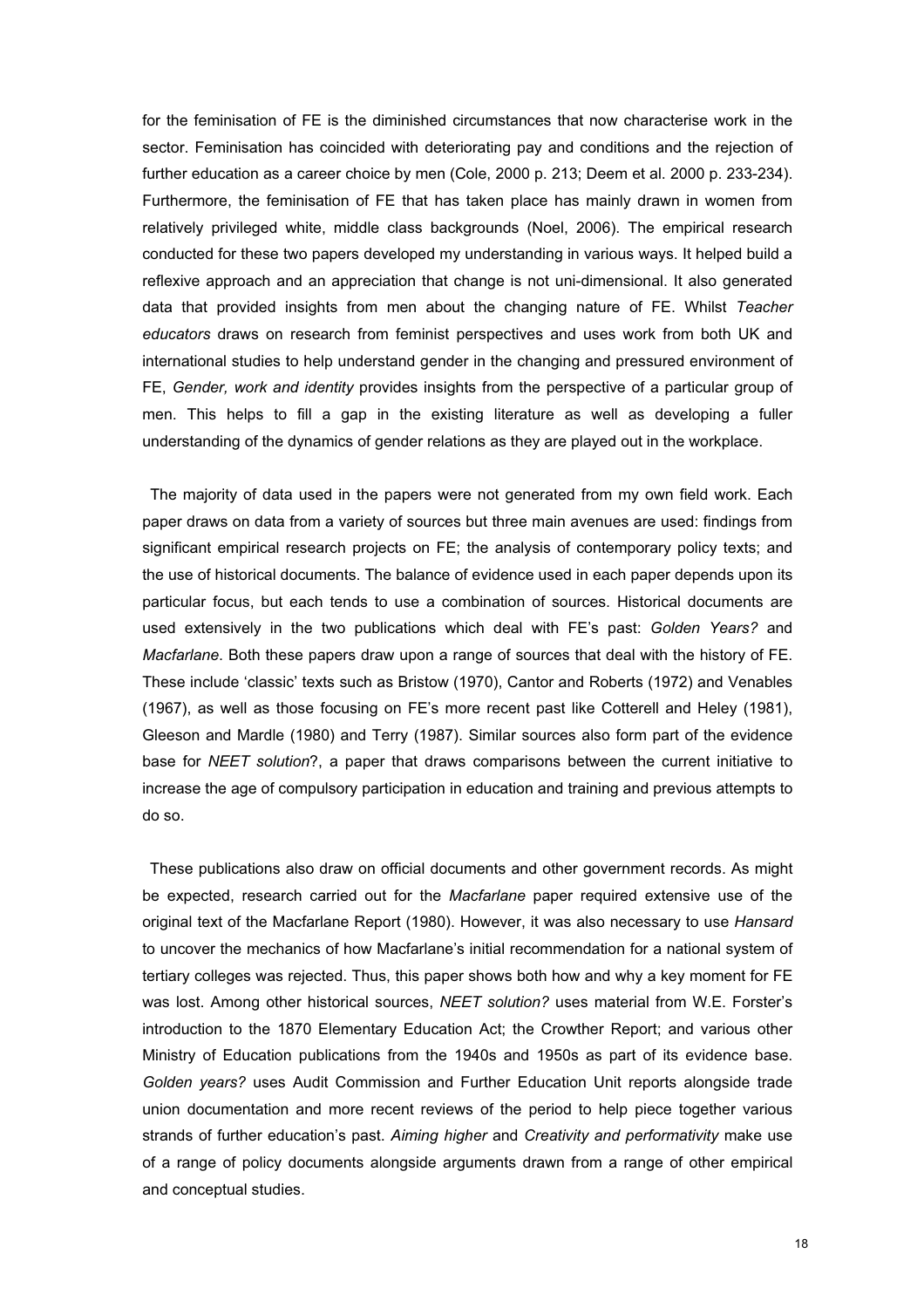An interrogation of history can help uncover aspects of the past that have been forgotten or remain hidden from view (May, 2001 p. 177). Arguably, this is the case with each of the papers discussed above but it is perhaps most vivid in *Golden years?* Whilst this article does not seek to excuse any of the excesses that have characterised further education since incorporation, it does expose some of the problems that were commonplace in colleges in the past – especially in relation to the interests of women, ethnic minorities and others outside the white male 'aristocracy of the working class' that traditionally dominated FE. The often parochial, rather insular nature of the 'old FE' is unearthed in *Golden years?* – findings that are a little uncomfortable for a researcher critical of much of the recent 'reform' of further education. However, it would not be necessary to be a disciple of Hayek or Friedman to see some of the flaws that characterised traditional forms of local authority control.

Whilst it is recognised that the injection of market forces into the FE system may have helped to 'flush out' some of the undesirable practices of the past, it is important to note that this does not mean injustice has been eliminated*.* It may have been reconfigured, but it has not ceased. It can be argued that, in many ways, the use of market mechanisms actually helps to exacerbate inequality. As Ball (2003) highlights, middle-class parents and other privileged groups are often able to manipulate marketised systems according to their own interests. Ostensibly neutral processes of selection and allocation operate to reinforce existing social divisions and create new dimensions of inequality.

An extensive range of more contemporary evidence and data are also used in the papers submitted. These include findings from significant national research projects on FE such as those from the ESRC's Teaching and Learning Research Programme, from Edward et al. (2007), Edward and Coffield (2007), and Fuller and Unwin (2008). Other empirical research, such as that of Avis et al (2001), Avis and Bathmaker (2004) and Noel (2006), is used to underpin some of the key arguments contained in the papers. However, a significant corpus of data is drawn from an analysis of contemporary policy documents. This is a consistent theme throughout the publications and includes the Department for Education and Skills (DfES) White Paper (2004) on FE teacher training in *Aiming higher;* the Further Education and Training Act (DfES, 2007) and the Education and Skills Bill (DCSF, 2007) in *NEET solution?;* and Learning and Skills Council, Learning and Skills Development Agency and DfES reports on work-based learning in the *Entry to employment* paper. The common thread which links my approach to policy analysis is a critical materialist reading of state produced educational policy texts. Although educational policy-making is often presented as a democratic, consensual process, my work emphasises the political nature of educational policy. Policy documents are subjected to a rigorous and critical content analysis in order to expose their political, economic and cultural meaning.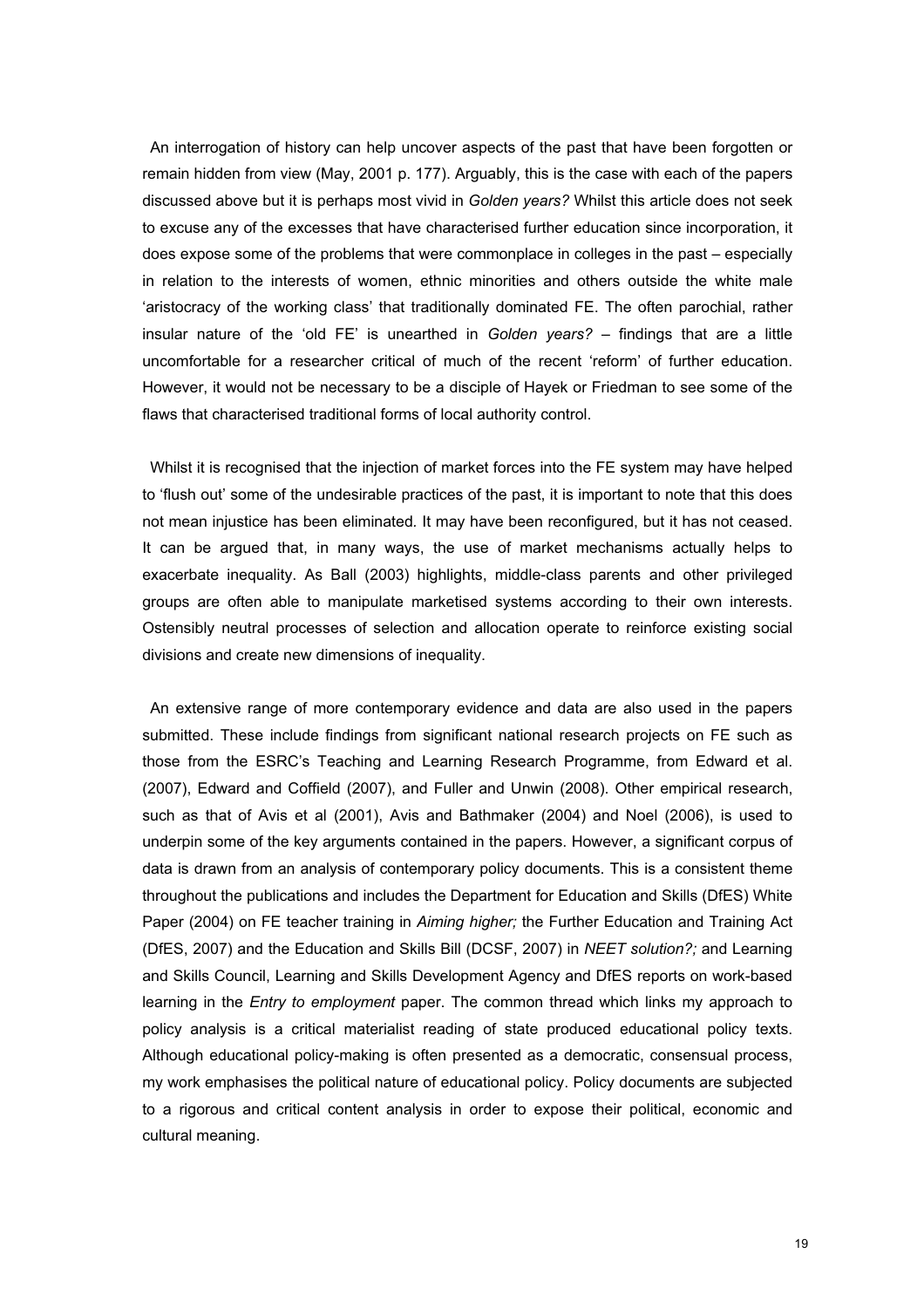The concept of *discourse* is a powerful lens through which to analyse power relations and is employed at various points in my work as a way of critiquing the changing nature of FE. Discourses or 'serious speech acts' – both written and spoken – can be seen as embodying meaning and social relationships. Dominant discourses can construct certain possibilities for thought and can order and combine ideas in a particular way so as to exclude or displace other combinations (Ball, 1990 p. 2). Discourses authorise certain people to speak and correspondingly silence others - or at least make their voices less authoritative (Usher and Edwards, 1994 p. 90). For example, under neo-liberalism, official discourse has stressed the shortcomings of traditional bureaucratic forms of educational governance and management; it has emphasised the need for systemic reform and increased levels of control and direction over both the content and the delivery of the curriculum; and it has valorised the benefits of globalisation and the 'knowledge economy'. In FE, such discourses have become so pervasive that they could be argued to constitute a regime of truth  $-$  a climate legitimising what can and cannot be said and thought.

Although his concept of power was developed in opposition to Marxist ideas, for Foucault the discursive and the material were inextricably linked. Much of his work was concerned with the analysis of institutional power, the relations between macro and micro structures of power and between power and subjectivity (Olssen, 2003 p. 196). The relationship between the discursive and the extra-discursive is seen as central and, although Foucault did not see the state as all encompassing and as fully subsuming civil society, issues of the state and of political power are still important to his work (Olssen, et al. 2004 p. 23). He recognised the state as 'superstructural in relation to a whole series of power networks that invest the body, sexuality, the family, kinship, knowledge, technology and so forth' (Foucault, 1980 p. 122) - views which are not inconsistent with those of Gramsci.

The materialist underpinnings provided by Foucault offer possibilities for policy analysis. Used in combination with structural approaches, a certain synergy can be gained which helps to inform a rounded, critical insight into the nature of educational change. In contrast, I would argue that the work of the later post-structuralists cannot give an account of the relationship between discourse and social practice. Whereas, in a Foucauldian approach, discursivity is related to context, a denial that policy texts can have real effects in the social world is implicit within some post-structural approaches. Their epistemology privileges language at the expense of material relations and adopts a distinctly anti-realist ontology that is incompatible with Marxism (Callinicos, 1989 p. 74-75). Rationalism and historical materialism are rejected and discourses of science or knowledge, for example, are viewed as relative constructs. In some cases the reality of the social world is construed as myth (Olssen et al. 2004 p. 33-34).

Whilst an understanding of individual subjective decisions and situational complexities does offer valuable insights, it needs to be emphasised that social phenomena are not played out within a void. Agency should not be conflated with freedom; it needs to be viewed within its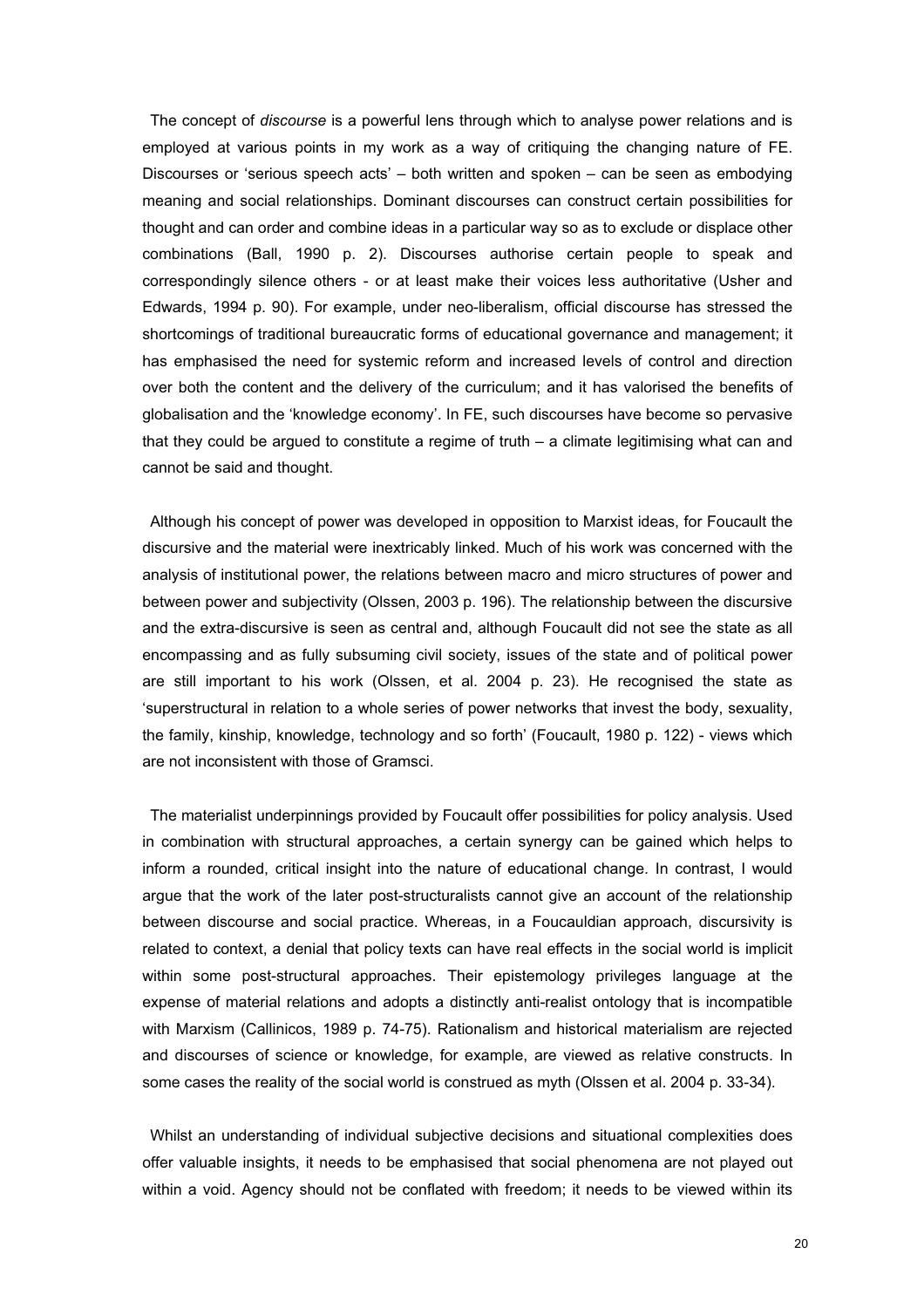social, political and economic context. Discourses of gender, race and difference are constructed and power is conceived within an environment characterised by material inequalities and constraints - an understanding which underpins my work and can be seen in many instances. For example, in examining work-based learning, I acknowledge that programme workers on Entry to Employment (E2E) provision aimed at unemployed young people are able to exercise a degree of agency in programme delivery. It is also recognised that there are some opportunities for progressive practice on E2E programmes. However, it is argued that by concentrating largely on occupational socialisation and generic skills, E2E may nevertheless serve to promote an impoverished form of 'employability' for disadvantaged young people and help to reinforce and reconfigure the class-based divisions of labour that continue to characterise the English economy. Whilst there is a need to be cautious of economic reductionism, it is important to recognise that we live under capitalist relations. Whilst as Bernstein (1977a) states, education cannot be expected to compensate for the inequalities of society; it is nevertheless implicated in producing and reproducing the social divisions that characterise contemporary society.

### **Conclusion**

In summary, the papers in this submission constitute a sustained critique of the further education system in England. There are multiple inter-connections between them which, collectively, show that over recent years FE has been subject to far-reaching and profound change. It is argued that a combination of related factors – neo-liberalism, globalisation, and dominant discourses of the knowledge economy – have acted in synergy to produce a highly performative and marketised sector. Although the history of further education has not been unproblematic and the 'reforms' of the recent past have ameliorated some of its previous excesses, I would nevertheless tend to agree with Coffield (2006) that, in many ways, FE is indeed a sector *running ever faster down the wrong road*. It is an environment which is complex and difficult to understand, both for those working and studying within it and for those outside the sector; it is subject to high levels of state regulation and intervention; and teaching and learning is increasingly impoverished and utilitarian. In the highly class-stratified system of English education, FE is positioned firmly at the lower end of the institutional hierarchy.

Although FE has always been a predominantly working class endeavour, the powerful structural forces that have been placed upon it from the 1980s onwards make a class-based analysis of further education more relevant than ever. Therefore, my analytical framework is informed by a strong strand of neo-Marxist thought. However, to assume that one theoretical paradigm, as an enclosed system of thought, is capable of fully explaining the social world is arguably problematic. By also engaging with ideas from outside the Marxian tradition my work aims to explain social relations in a reflexive and nuanced fashion. Through the application of a range of critical perspectives my work provides an original and coherent formulation of ideas that marks an advance in the understanding of further education. This is a perspective that